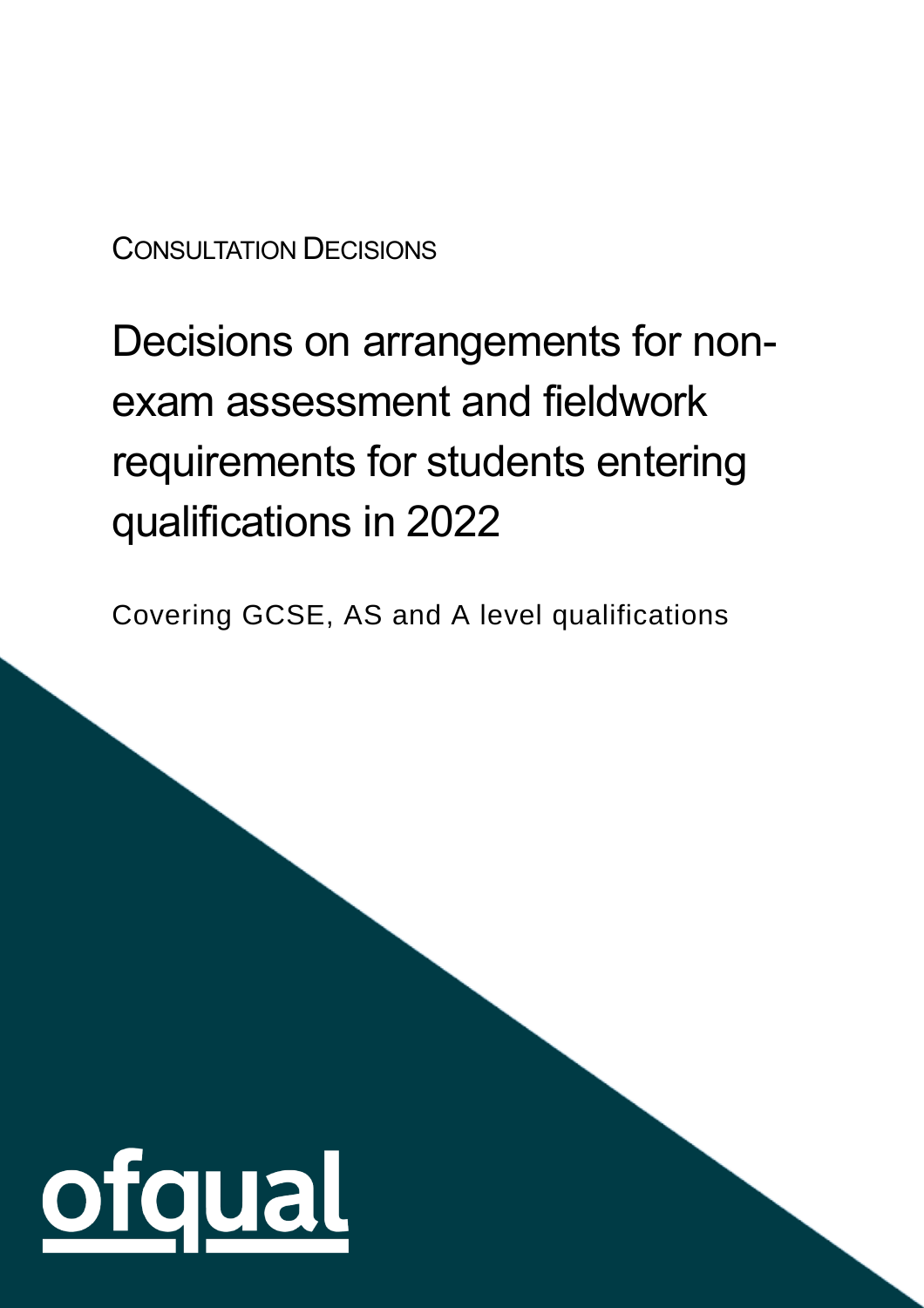# **Contents**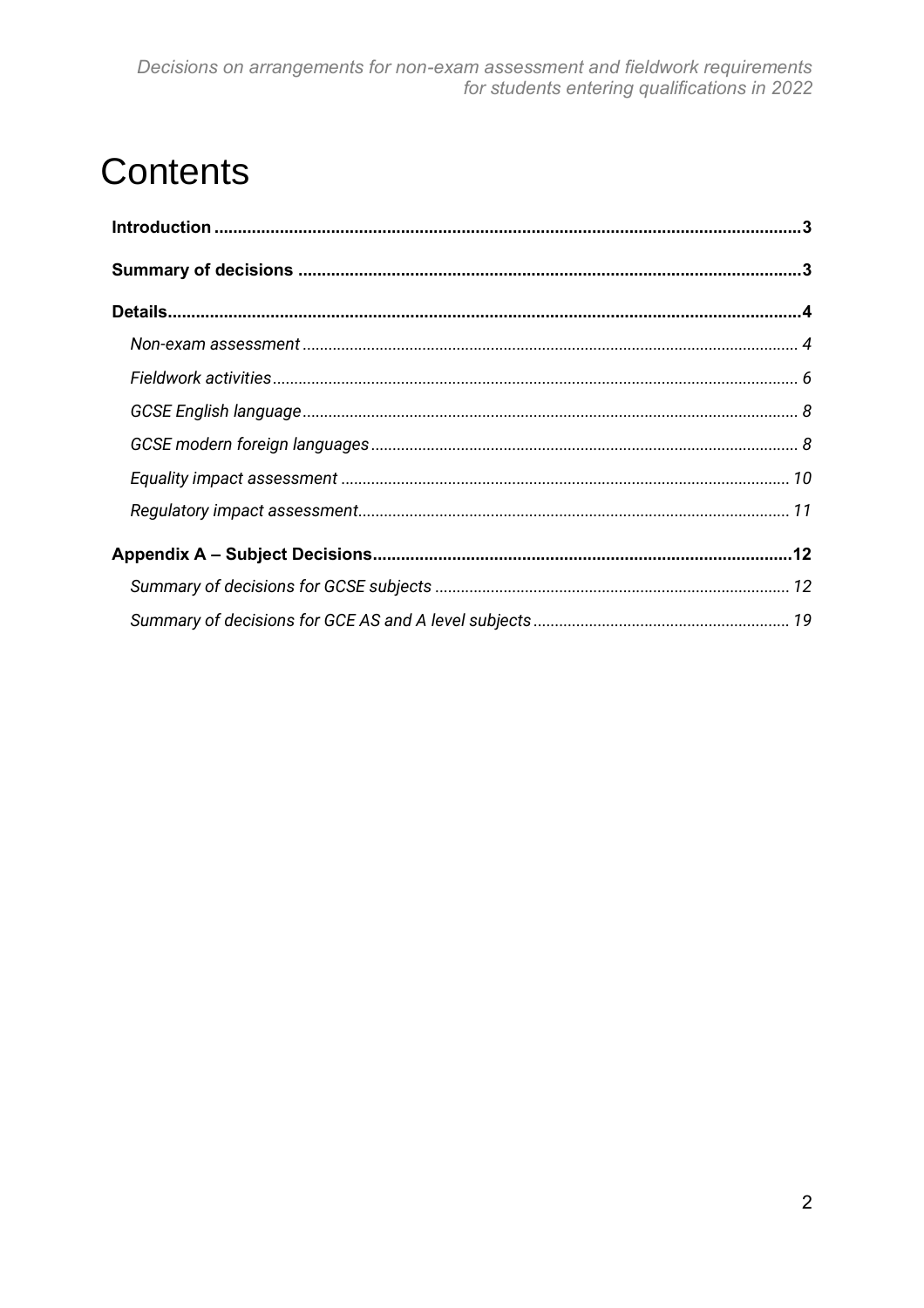# <span id="page-2-0"></span>Introduction

Last year, following a [public consultation on the assessment arrangements for 2021,](https://www.gov.uk/government/consultations/proposed-changes-to-the-assessment-of-gcses-as-and-a-levels-in-2021) we implemented a range of changes to the way some of the GCSEs, AS and A levels that we regulate were to be assessed in the academic year 2020 to 2021. This was in response to disruption caused by the coronavirus (COVID-19) pandemic, and took account of public health restrictions that could have had an impact on the way the assessments in these qualifications could be conducted.

We consulted from 14 May to 28 May 2021 on proposals to carry forward these changes for some subjects for the academic year 2021 to 2022. We have published an analysis of the 2,663 responses we received. We set out in this document the decisions we have taken following the consultation.

# <span id="page-2-1"></span>Summary of decisions

We have decided to implement all of the proposals we set out in the consultation document. In summary, these decisions mean that for summer 2022 we will regulate to put in place the changes set out below.

#### *Non-exam assessment*

We will allow for a range of adjustments to the non-exam assessment (NEA) arrangements to accommodate public health restrictions in dance, design and technology, drama (and theatre), film studies, food preparation and nutrition, media studies, music, music technology, and physical education (PE).

#### *Fieldwork in geography*

We will remove the requirement for centres to make a declaration to exam boards confirming they provided all students with the opportunity to undertake a mandated number of occasions or days of fieldwork activities outside of the school or college premises for GCSE, AS and A level geography.

For GCSE and AS geography, the exam boards will not ask questions in written examinations about fieldwork that students have undertaken themselves. For A level, the non-exam assessment will be retained but exam boards should consider how they can be flexible in their requirements for students to use primary data. Of course, schools and colleges can continue to provide fieldwork activities for their students if they are able to do so.

#### *Fieldwork in geology and environmental science*

We will remove the requirement for centres to make a declaration to exam boards confirming they provided all students with the opportunity to undertake a mandated number of occasions or days of fieldwork activities outside of the school or college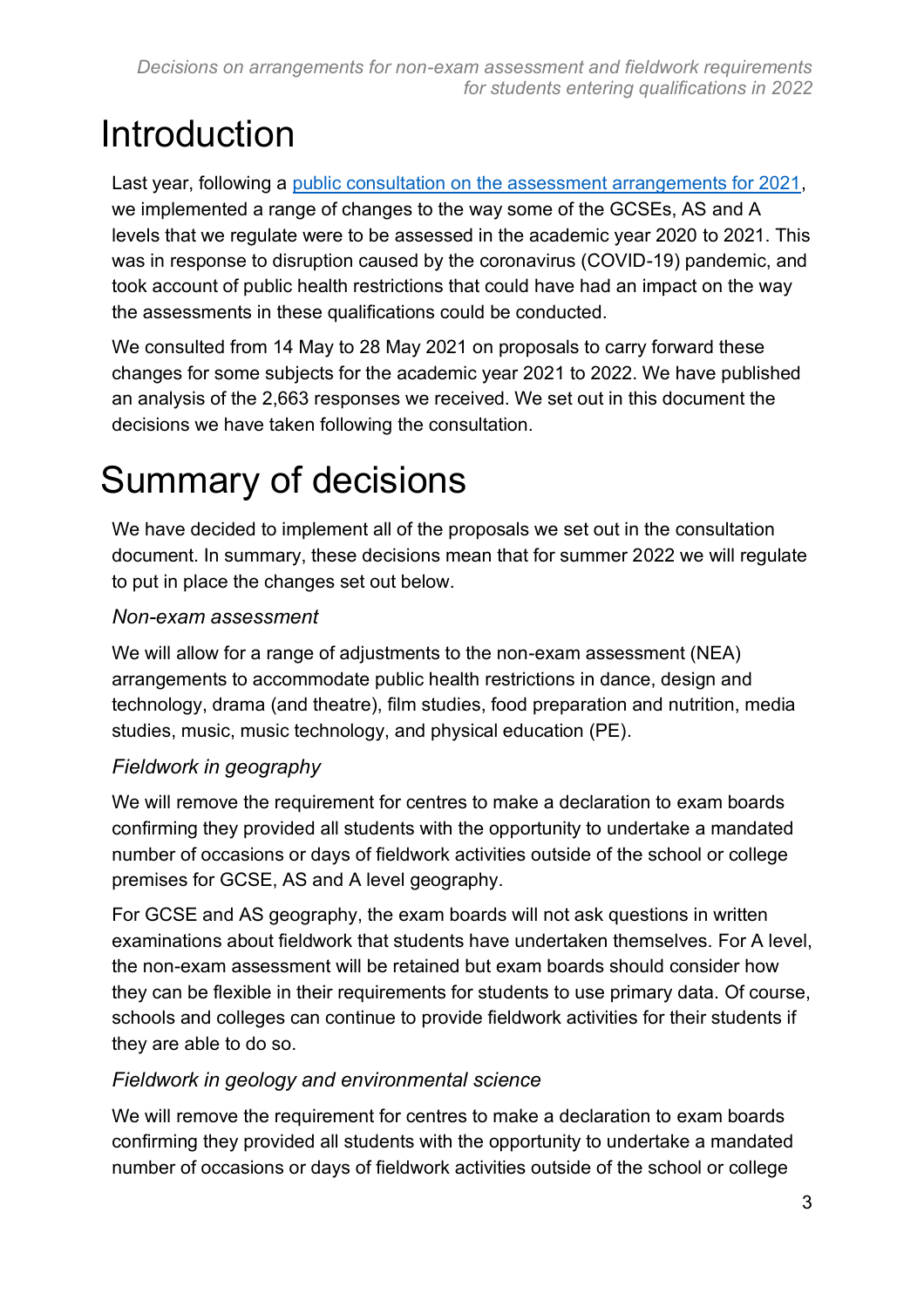premises for GCSE, AS and A level geology, and AS and A level environmental science. Schools and colleges can continue to provide fieldwork activities for their students if they are able to do so.

#### *GCSE English language*

We will remove the requirement for teachers to submit an audio-visual recording of a sample of students undertaking their spoken language assessments in GCSE English language.

#### *GCSE modern foreign languages*

Exam boards will not have to include vocabulary that is not on the vocabulary lists for assessments in GCSE modern foreign languages (MFL).

Teachers and students should prepare for spoken language in 2022 to be assessed in the normal way, through formal speaking tests.

We will publish contingency assessment arrangements for spoken language that include assessment criteria, which reflect the arrangements used in 2021. Teachers will be asked to have regard to the assessment criteria throughout the course. If, at any point before the speaking tests begin, it becomes clear they cannot or should not be taken, we will implement the contingency arrangements.

Appendix A summarises the decisions taken for each subject at each level (GCSE, AS and A level).

# <span id="page-3-0"></span>**Details**

# <span id="page-3-1"></span>Non-exam assessment

We proposed to carry forward the changes agreed for summer 2021 for some subjects to take account of any public health restrictions that might continue to affect how non-exam assessments can be conducted.

There was strong support for these proposals for the majority of subjects included in the consultation, particularly from respondents working in, or responding on behalf of, schools and colleges, as well as from students and their parents and carers. Overall, between 70% and 92% of respondents supported the proposals for GCSE subjects, and between 60% and 89% for GCE AS and A level subjects.

In the main, these changes give exam boards the option to put in place alternative assessment arrangements to allow teachers to decide how best to support their students, given their facilities and any public health restrictions in place at the time. Many respondents welcomed the flexibility offered by these arrangements,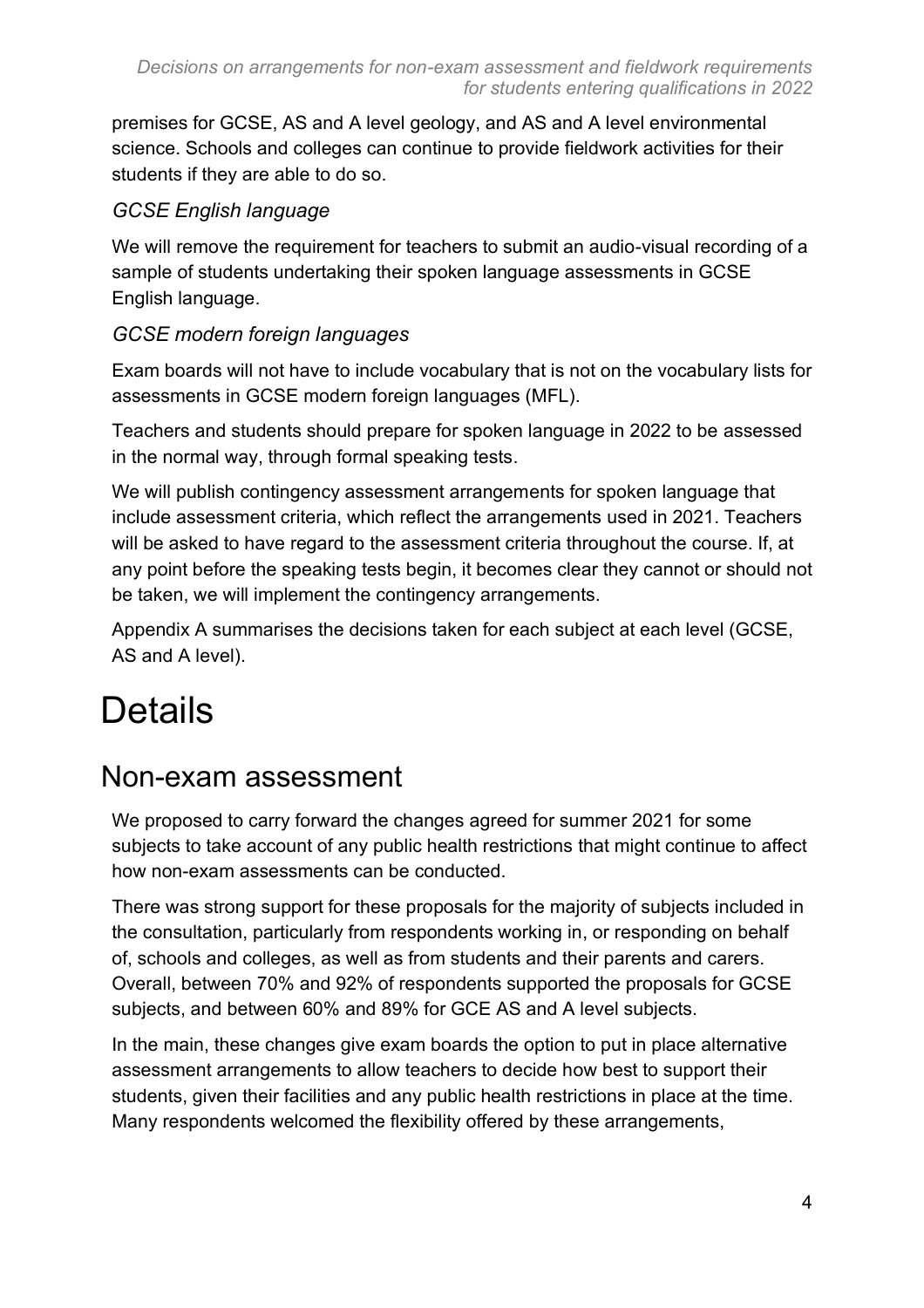commenting that they provide scope for students to engage in aspects of their courses that otherwise might not be possible.

Some respondents were concerned that permitting exam boards to accept alternative assessment evidence in some subjects, such as prototypes or shorter performances, or removing the requirement for group work or team sports, meant that the usual arrangements would no longer be allowed. This is not the case. Students may continue, for example, to completely develop products, perform for the usual amount of time, and take part in team sports, where it is possible for them to do so. However, we recognise that it might not be possible for all students in all schools to do this due to the impact of any public health restrictions. We believe it is appropriate, therefore, to allow exam boards to accept alternative evidence in 2022 so that students can demonstrate in different ways what they know and can do in their assessments. Exam boards will provide further information about their specific requirements, as they did for 2021.

Likewise, some respondents were concerned about changes to marking and moderation arrangements, particularly where these would usually be carried out by exam boards. As with the allowance for alternative assessment evidence, the changes we put in place for summer 2021 do not prevent the usual arrangements being followed, should public health restrictions mean this is possible. Instead, the changes give exam boards the flexibility to decide how non-exam assessments should be marked and moderated. We believe it is appropriate to extend this flexibility to qualifications that will be awarded in summer 2022 so that it remains possible for non-exam assessments to be marked and moderated, even if not in the usual way, should public health restrictions apply.

In 2 subjects, food preparation and nutrition and music technology, the changes agreed for 2021 were not permissive. Instead, we proposed removing aspects of the assessment for which it was not possible to establish alternative evidence arrangements, as was the case for the current academic year. The majority of respondents supported our proposal to carry these changes forward for 2022, with 89% in agreement for GCSE food preparation and nutrition and 65% and 60% respectively for AS and A level music technology.

We recognise that practical work relating to food science and live capture (recording live sound) in music technology is integral to these qualifications. However, we cannot be certain that all students taking these qualifications in 2022 will be able to carry out the practical work that is usually required due to public health restrictions. We do not wish for some students to be disadvantaged because those activities were not possible in their school or college and, therefore, we do not believe it is appropriate to require students to be assessed on those specific activities in these circumstances.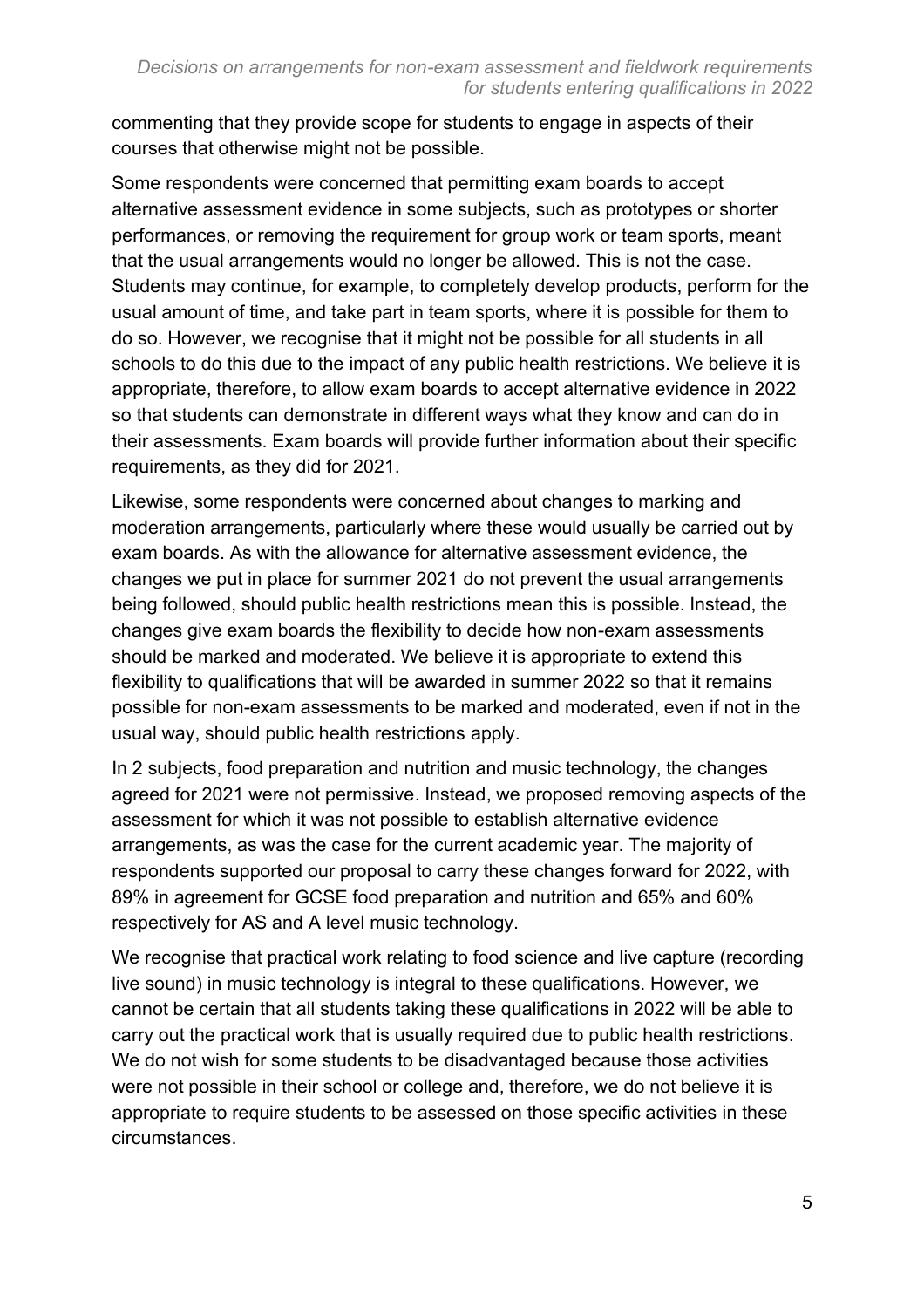Students and teachers might understandably be disappointed that these important parts of the qualifications will not be included in non-exam assessments for students being awarded their qualifications in summer 2022. However, we hope schools and colleges will do their best to engage with these activities where they can, particularly to support students in their preparation for their written exams and for progression to further study.

#### *Decision*

We have decided to carry forward the arrangements agreed for 2021 in full for the following subjects: dance, design and technology, drama (and theatre), film studies, food preparation and nutrition, media studies, music, music technology, and physical education.

# <span id="page-5-0"></span>Fieldwork activities

We proposed to carry forward the changes agreed for 2021 that removed the requirement for students to undertake fieldwork on a mandated number of occasions or days outside of school or college premises in GCSE, AS and A level geography and geology and AS and A level environmental science.

Although there was broad support for the proposals overall, there were mixed views in the consultation responses. The proposals were generally, if reluctantly, supported by those working in, and responding on behalf of, schools and colleges. Many teachers commented on the difficulties they faced in trying to arrange for their students to take part in fieldwork activities, despite their best endeavours, due to public health restrictions. Some were concerned that it would not be possible to carry out any fieldwork at all, while others suggested it might be possible to carry out some, although not necessarily as much as is usually required or outside of school or college premises.

The proposals were not supported by the majority of teacher or subject associations. These associations stressed the importance of fieldwork in these subjects and raised concerns about the loss of essential skills, including those needed for progression, if the mandatory requirements are not maintained. Some respondents mistakenly thought we were proposing that students should not be allowed to undertake fieldwork. This is not the case.

Fieldwork is an important feature of these qualifications, and we encourage centres to engage with fieldwork activities wherever possible. However, as illustrated through the consultation responses, undertaking these activities outside of school or college premises has been and could remain challenging for at least some centres due to public health restrictions. While some respondents offered suggestions on how some fieldwork activities might be possible, including activities carried out on school and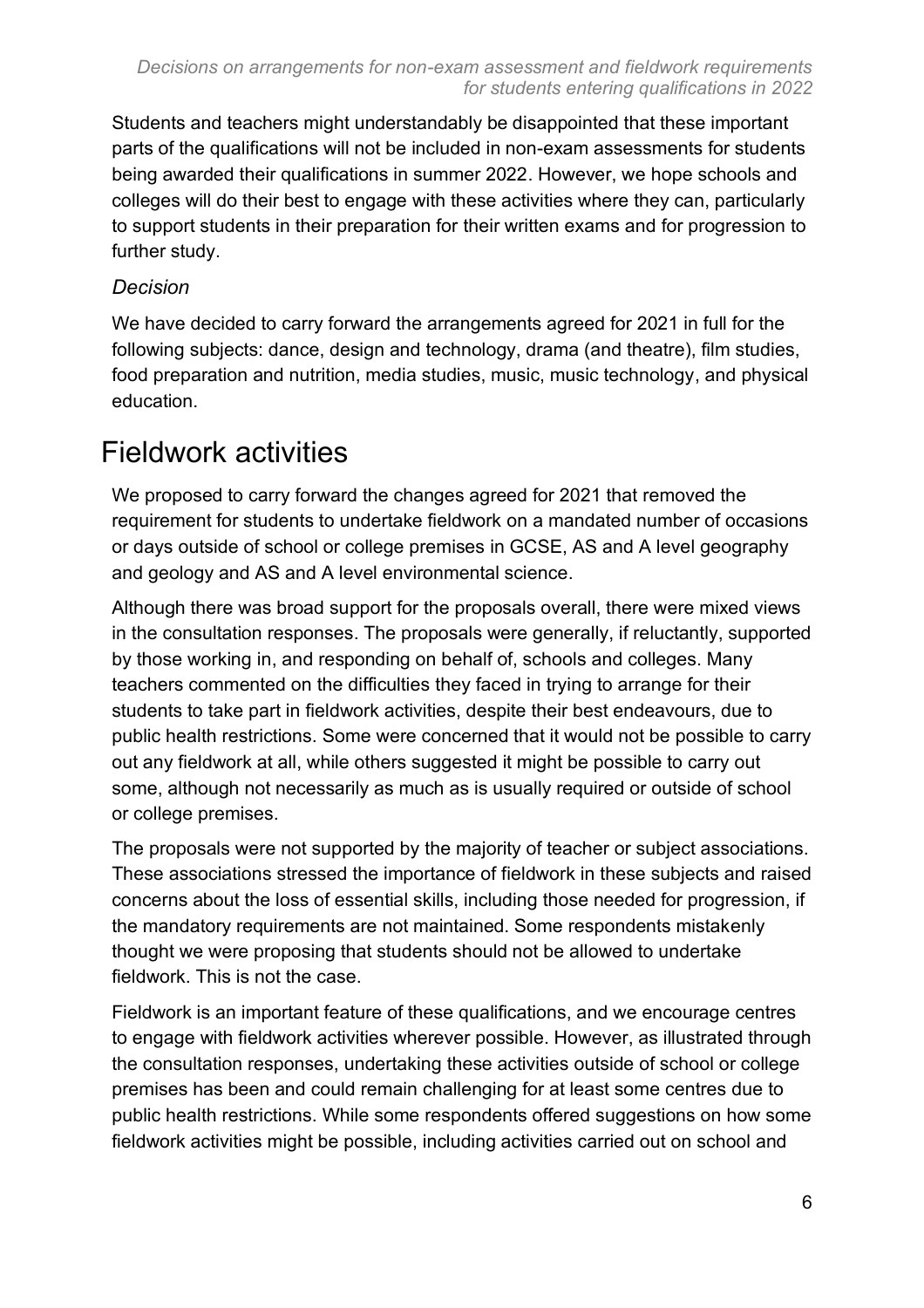college premises and through virtual means, it was not clear that this would be possible for all students in all schools and colleges.

The usual arrangements require centres to make a declaration to the exam board confirming they have provided all students with the opportunity to undertake a mandated number of days of fieldwork in GCSE, AS and A level geography and geology, and in AS and A level environmental science. We wish to avoid centres either being forced to carry out activities against public health advice in order to satisfy a mandatory requirement of the qualification, or withdrawing their students from the qualifications. We do not wish students who are unable to complete fieldwork to be deprived of the opportunity to take qualifications in the affected subjects. We believe it is appropriate to remove this mandatory requirement for 2022 in the circumstances.

As a consequence of this, we also proposed that students undertaking GCSE and AS qualifications in geography should not have to answer exam questions on their own fieldwork experiences. While we hope that students will be able to engage in some fieldwork activities, asking exam questions about their own fieldwork is reliant on students having engaged in the right number and type of fieldwork activities, such as covering at least 2 contrasting environments. It is not possible to know what all students in all schools and colleges will have been able to do and, therefore, we do not believe it appropriate for exams in 2022 to include questions on students' own fieldwork experiences.

Some respondents suggested that we should go further and students should not have to answer exam questions on unfamiliar fieldwork, that is on fieldwork more generally, rather than fieldwork they have undertaken themselves. This goes beyond the arrangements that were agreed for 2021 and is not something on which we sought views in this consultation. Such a change would have an impact on the curriculum content requirements, identified by many respondents as being central to the study of geography, which are the remit of the Department for Education (DfE). It is not, therefore, our decision to make but is something DfE may wish to consider as part of the wider policy decisions for 2022 exams.

As in 2021, A level geography students will have to undertake the non-exam assessment but we will expect the exam boards to be flexible in their requirements for the use of primary data and, at all levels, to emphasise to centres that they should complete as much fieldwork as possible, including by remote or virtual means.

#### *Decision*

We have decided to remove the requirement for students to undertake fieldwork on a mandated number of occasions or days outside of school or college premises for GCSE, AS and A level geography and geology, and AS and A level environmental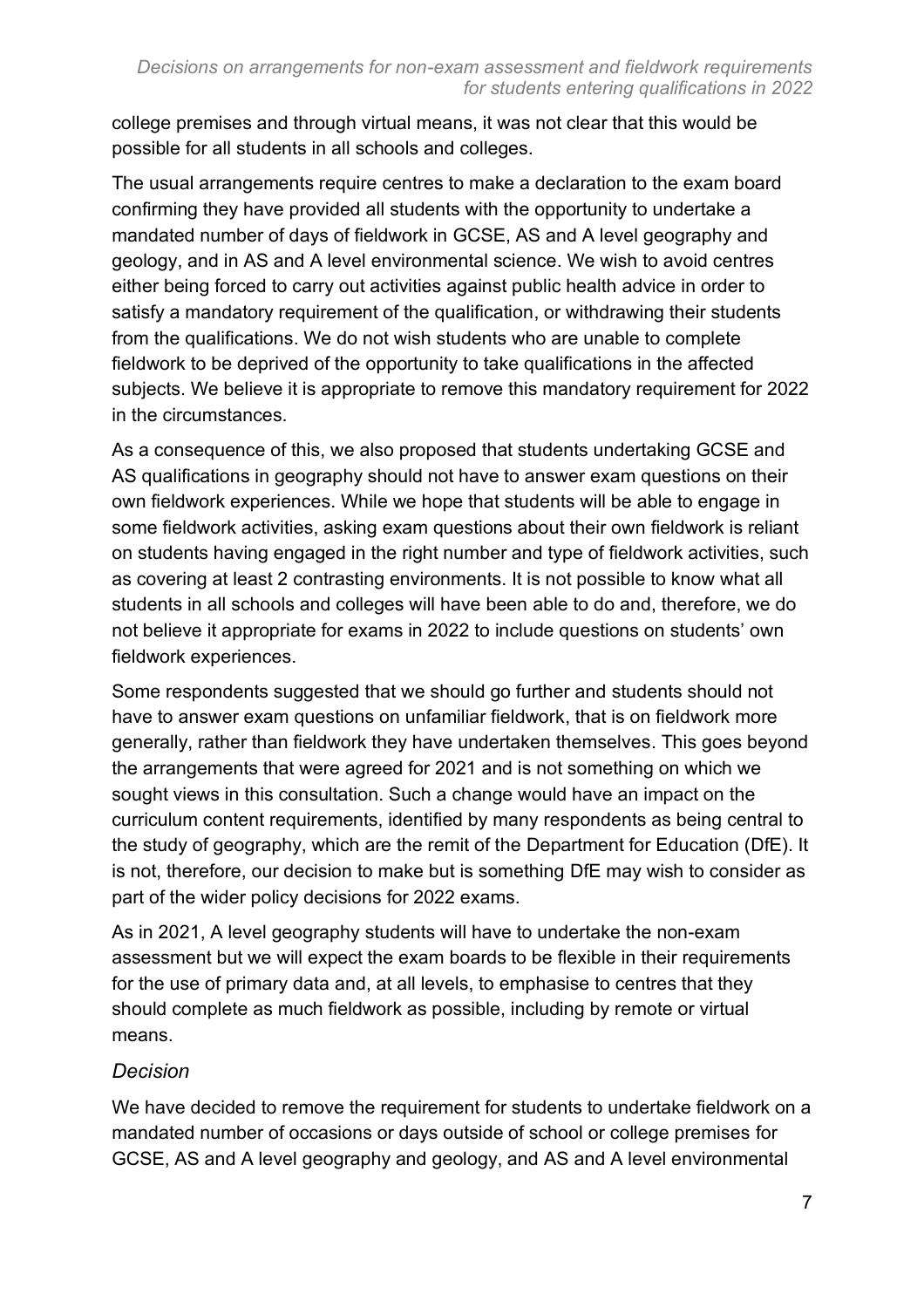science. We have also decided to remove the requirement for GCSE and AS geography students to have to answer exam questions on their own fieldwork experience.

# <span id="page-7-0"></span>GCSE English language

We proposed to carry forward the arrangements for GCSE English language spoken language assessments, where in 2021 we removed the requirement for teachers to audio-visually record a sample of their students taking their spoken language assessments. There was strong support for these proposals (88% overall), particularly from respondents working in or responding on behalf of schools and colleges, as well as from students and their parents and carers. These respondents said the proposal offers teachers greater flexibility over how and when the assessments are carried out, allowing them to take account of public health restrictions. In the circumstances, we believe it is appropriate to offer this flexibility to ensure that the spoken language assessments are able to take place.

#### *Decision*

We have decided to remove the requirement for teachers to submit an audio-visual recording of a sample of students undertaking their spoken language assessments in GCSE English language.

# <span id="page-7-1"></span>GCSE modern foreign languages

#### *Use of vocabulary in assessments*

We proposed to remove the requirement for assessments in GCSE MFL to use vocabulary that is not on the vocabulary lists. The majority of respondents (90%) supported this proposal, while 5% did not.

#### *The assessment of spoken language*

We also proposed to return to formal speaking tests in 2022, as long as it remains practicable for these tests to go ahead. Just over half (51%) of respondents agreed or strongly agreed, while 42% disagreed or strongly disagreed. Those who agreed commented on the importance of oral skills and their wish for marks for speaking skills to contribute to the overall qualification grade. Those who disagreed commented on the impact of public health restrictions on speaking practice and confidence, and argued in favour of retaining the endorsement approach agreed and in place for 2021.

We believe it is preferable for assessment arrangements to return to normal as soon as possible. We currently anticipate that it will be possible to conduct formal speaking tests in the normal way in April and May 2022. We also expect that there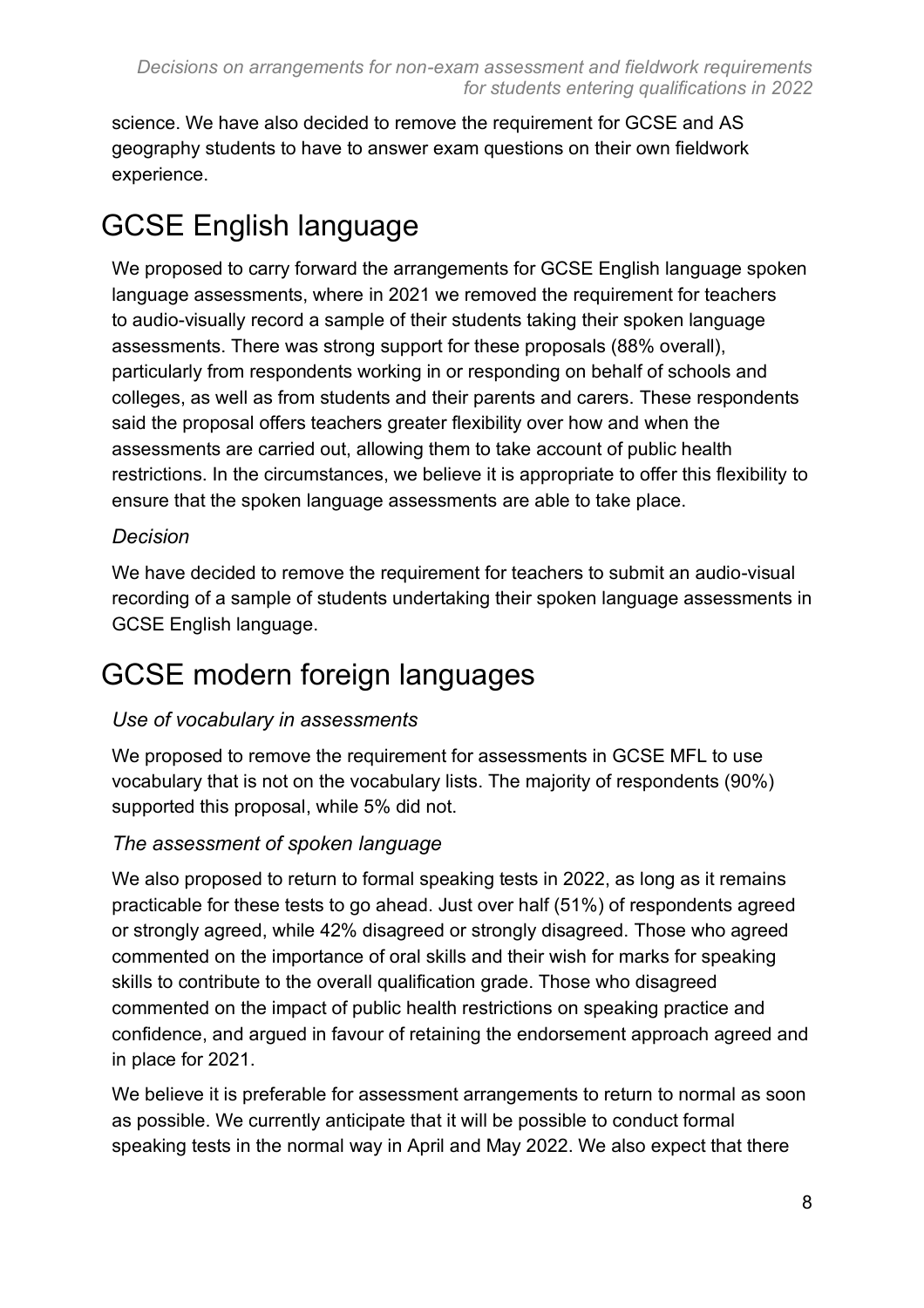will be sufficient scope during the next academic year for students to regain their confidence as they prepare for their speaking tests.

In the consultation, we also sought views on a fall-back position should public health restrictions mean that it will not necessarily be practicable to proceed with formal speaking tests in April and May 2022. The majority of respondents (80%) supported our proposal that, if it is not practicable to assess spoken language in the normal way in 2022, spoken language should be assessed by teachers using the endorsement approach agreed for 2021. Sixty per cent of respondents agreed that Ofqual should make the final decision about this, and 68% agreed that the decision should be made no later than 31 January 2022.

Despite there being majority support for the proposals, there were mixed views about the date we proposed to confirm a final decision. Many respondents said this would be too late and would not provide the certainty needed in schools and colleges about which assessment approach would be used.

We understand the wish for certainty. Teachers and students should prepare on the basis that students entering for GCSE MFL qualifications in 2022 will undertake formal speaking tests in April or May 2022 as normal.

However, if the public health situation deteriorates so that formal speaking tests cannot, or should not, take place in spring 2022, the endorsement approach being used in the current academic year will apply. For this reason, teachers should continue to have regard to the assessment criteria first published in autumn 2021 in the [GCSE MFL Subject Level Conditions \(2021\),](https://assets.publishing.service.gov.uk/government/uploads/system/uploads/attachment_data/file/933254/GCSE_Subject_Level_Conditions_and_Requirements_for_Modern_Foreign_Languages_and_Certificate_Requirements__2021_.pdf) which were designed to be used throughout the course. The purpose of the criteria was to allow teachers to determine a grade (pass, merit or distinction) for spoken language, based on students' performance throughout the year, which would be awarded alongside the 9 to 1 grade in the absence of formal speaking tests.

We do not think it will be unduly burdensome for teachers to have regard to the spoken language assessment criteria through the course to make sure they are prepared to implement the contingency arrangements if formal speaking tests cannot go ahead as planned in spring 2022. It will also allow for the contingency arrangements to be introduced at any time before the spoken language assessments are due to take place. A decision to invoke the contingency arrangements could therefore be made before, on or after 31 January 2022.

#### *Decision*

We have decided to remove the requirement for assessments in GCSE MFL in 2022 to use vocabulary that is not on the vocabulary lists. We have also decided that:

• teachers and students should prepare for spoken language in 2022 to be assessed in the normal way, through formal speaking tests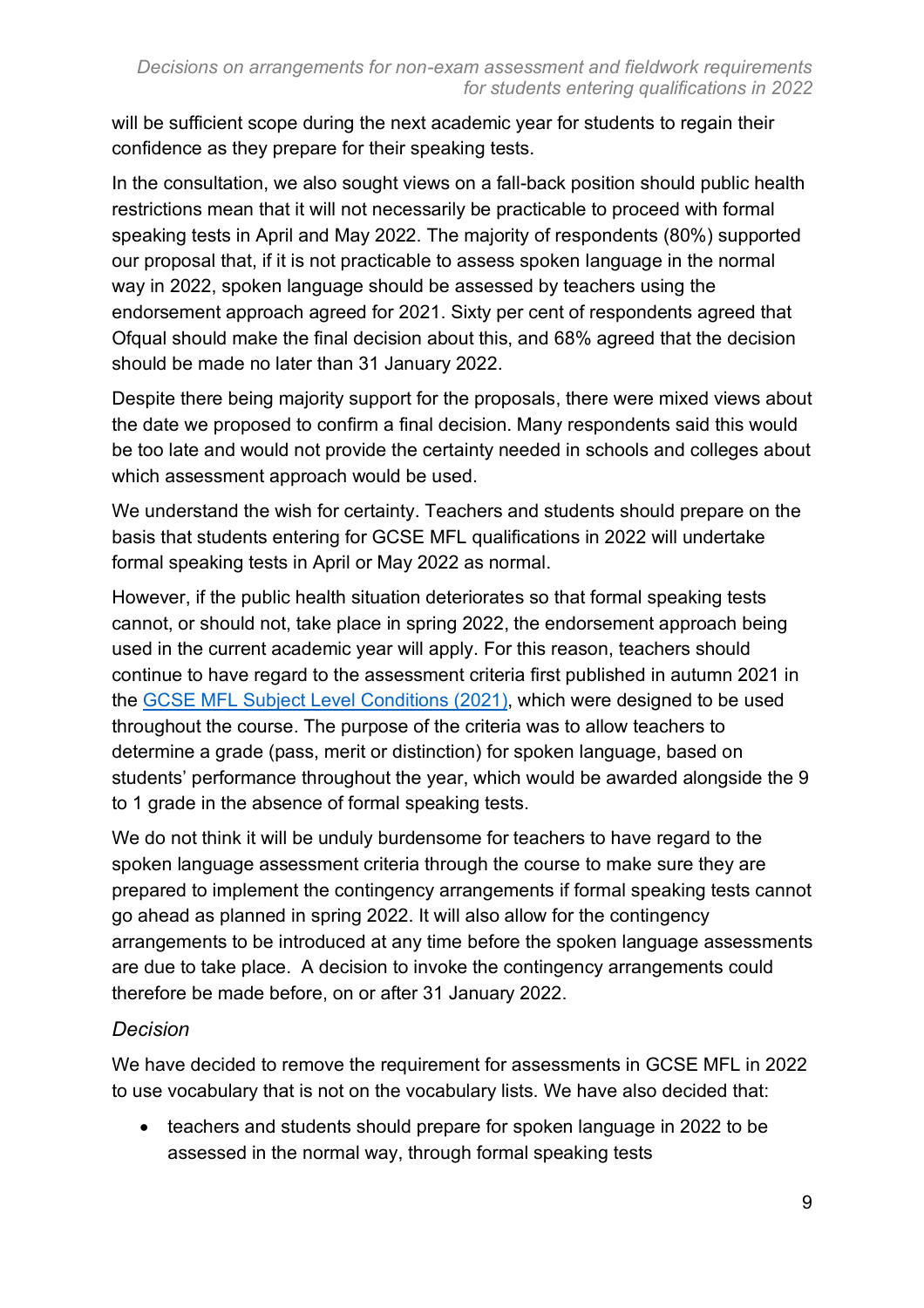- we will publish contingency assessment arrangements for spoken language that include assessment criteria, and which reflect the arrangements set out in the 2021 Subject Level Conditions for GCSE MFL qualifications
- teachers will be asked to have regard to the assessment criteria throughout the course
- if, at any point before the formal speaking tests begin, it becomes clear they cannot or should not be taken, we will implement the contingency arrangements

# <span id="page-9-0"></span>Equality impact assessment

The majority of respondents (90%) said they could not identify any impacts of our proposals that would negatively affect students because of their protected characteristics that we had not already recognised.

Some respondents expanded on possible impacts we had identified in the consultation document. For example, responses relating to NEA in food preparation and nutrition, dance, drama and music tended to focus on socio-economic issues and access to resources impacted by the pandemic that might affect students' ability to fully engage with practical elements of these qualifications. Some respondents suggested socio-economic inequalities might be mitigated, to some extent, through the provision of additional resources. Others said that the proposals would benefit all students rather than providing support for those that might need it most. Suggestions about additional resources are beyond our control, but we hope the flexibility we have introduced in the majority of subjects with NEA will enable teachers to take account of students' individual circumstances. Where it has not been possible to introduce that flexibility, we have removed mandatory requirements that might exacerbate inequalities, such as the changes made to AS and A level music technology and relating to fieldwork in subjects such as geography.

Many of the comments focused on wider impacts that went beyond those covered by protected characteristics, or that related to the impact of the pandemic more generally. For example, some respondents commented on differential lost learning and mental health issues, rather than any impacts associated with the consultation proposals. Some of the suggested mitigations concerned factors beyond our control, such as access to general health and mental health support, or extended beyond the scope of the consultation, such as changes to written exams in other GCSE and GCE qualifications.

We had regard to the issues raised as we made our decisions.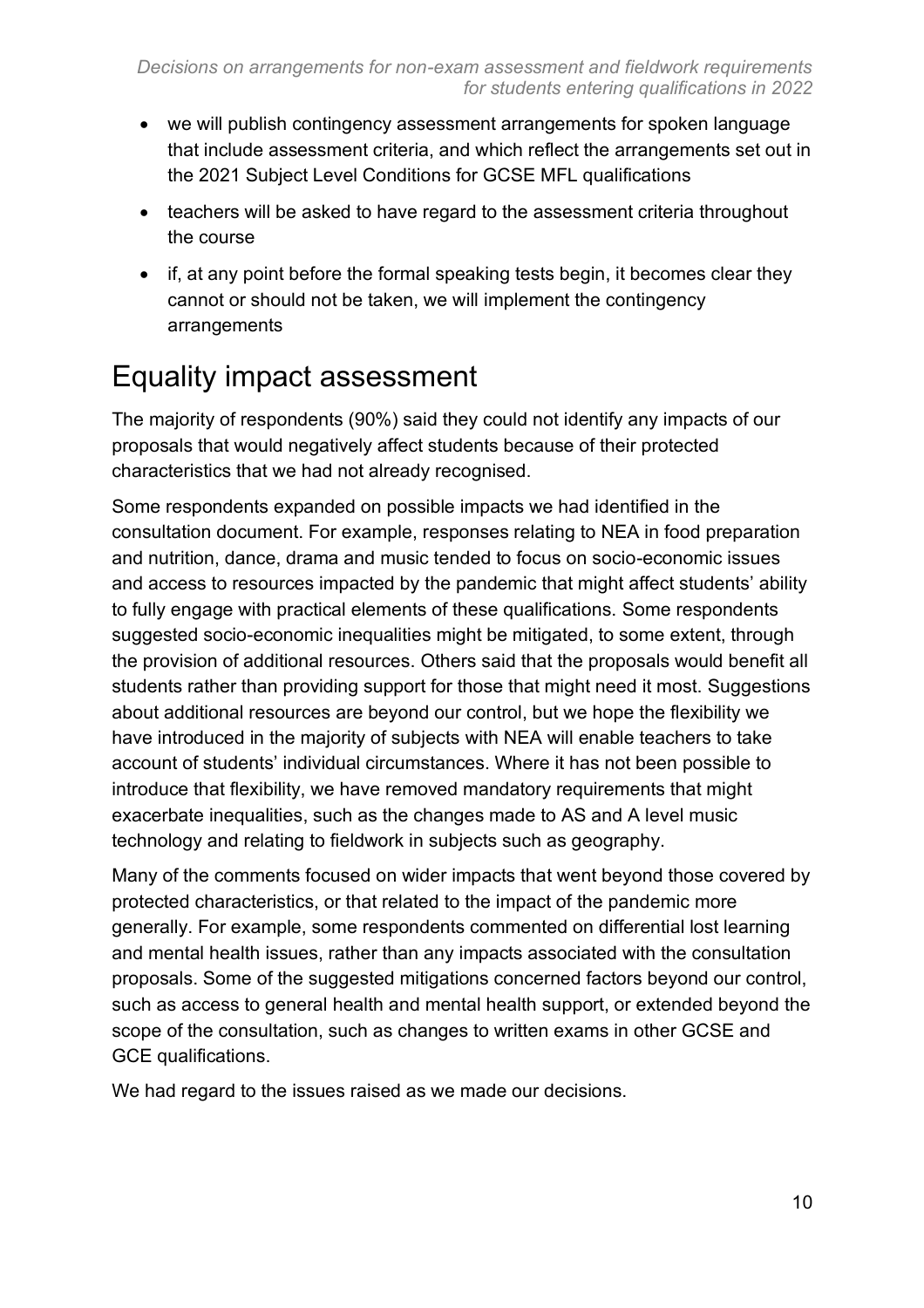# <span id="page-10-0"></span>Regulatory impact assessment

The majority of respondents (91%) said they could not identify additional activities associated with changing these specific exam and assessment requirements for students taking qualifications in 2022 that we had not already recognised.

Some responses identified that additional time and/or resources would be required to enable students to complete their NEA, particularly if public health restrictions remain in place. The costs of additional resources such as subscriptions to streamed drama performances, the purchase of additional equipment, and the hire of additional venues to accommodate small student groups were all referenced in responses. Some respondents made suggestions that are outside of our control, such as recommending additional funding to enable schools and colleges to acquire the additional equipment and resources. These comments frequently related to the impact of public health restrictions rather than the consultation proposals. As in the equality impact assessment above, we hope the flexibility we have introduced in the majority of subjects will enable schools and colleges to decide which options work best for them in their individual circumstances.

Some respondents said the changes might reduce costs if they no longer had to fund fieldwork trips or purchase resources for multiple, or longer, NEA tasks. Others noted they might lose money from deposits for cancelled trips.

Some respondents emphasised that the major costs lay with additional demands on teachers' time and the additional workload placed on them, often as a result of the pandemic more generally rather than the consultation proposals. Some respondents suggested exam boards should take more of the burden. These views appeared to be heavily influenced by respondents' perceptions or experiences of arrangements for the awarding of grades in 2021.

As noted in the consultation document, where the changes we have introduced have impacted on the design of exam papers and the nature of non-exam assessment, as is the case in GCSE and AS geography, GCSE MFL, and AS and A level music technology, exam boards will need to produce new assessment material for 2022. This will impose costs on them. However, in the majority of cases, the changes exam boards made for 2021, including information provided to help teachers and students understand the changed arrangements, should still be relevant. Therefore, there should not be as great a burden on exam boards as when the changes were first introduced last year.

We have taken these costs and activities into account when taking our decisions.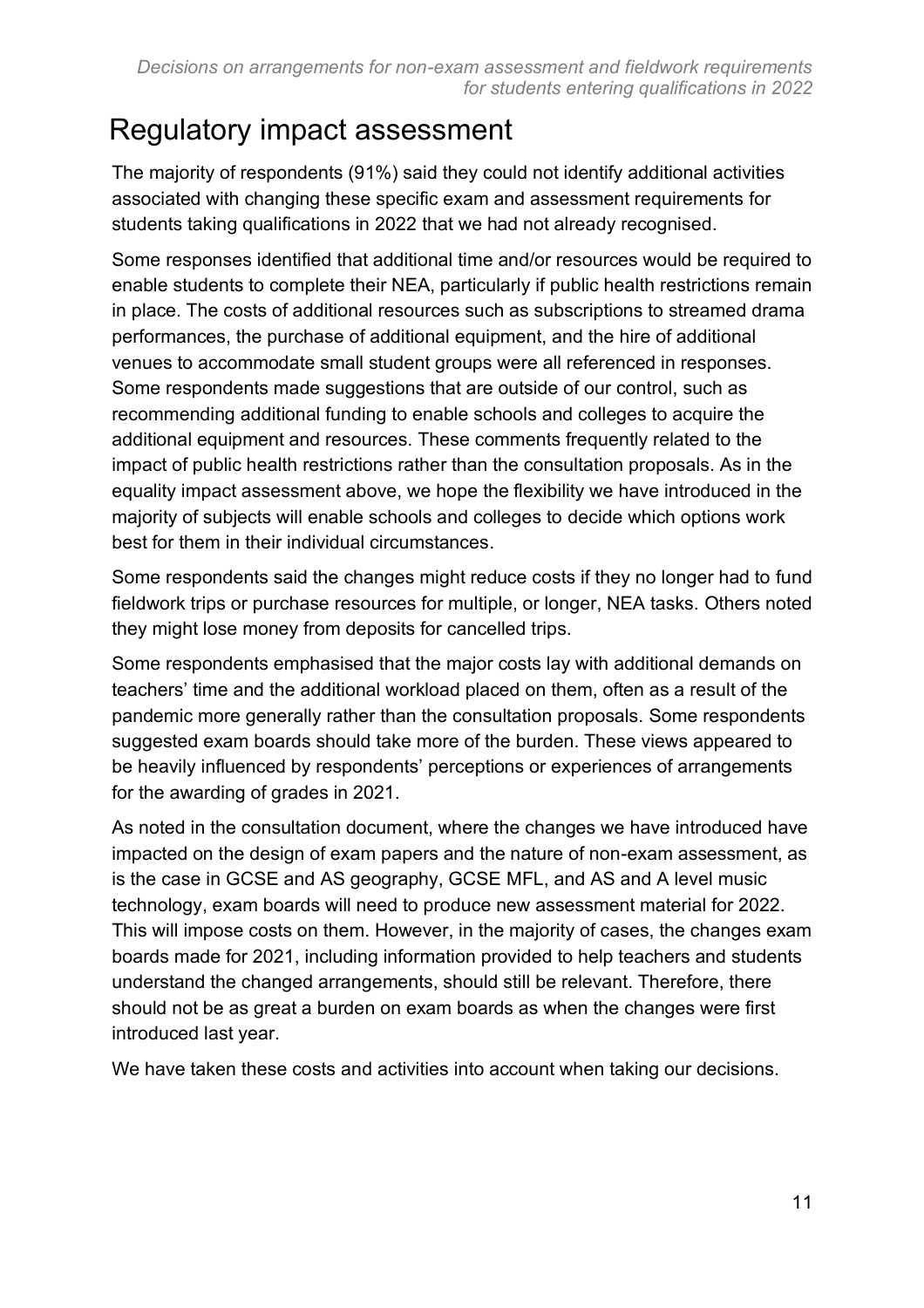# <span id="page-11-0"></span>Appendix A – Subject decisions

# <span id="page-11-1"></span>Summary of decisions for GCSE subjects

## *GCSE dance*

#### *GCSE dance: decision for 2022*

#### *Performance assessment*

Require each student to perform 1 or more dances with a combined duration of at least 1.5 minutes (if all solo performance) or 2 minutes (if including performance as part of a group).

No requirement for students to perform as part of a group.

Solo only performances should be designed to assess the full range of content expectations, with the exception of 'sensitivity to other dancers' and 'physical relationship to other dancers'.

Exam board to provide clarification about their requirements.

Requirement to submit complete and unedited audio-visual recording of the performed dances from the perspective of the audience.

#### *Choreography assessment*

Require each student to choreograph either a complete solo dance of at least 1.5 minutes in duration or a complete group dance of at least 2 minutes in duration, in response to an exam board set brief.

Permit exam board to accept alternative evidence to illustrate the intended final piece, the choreographic intent and how that was developed.

Alternative evidence may include:

- audio-visual recordings of complete performance
- audio-visual recordings of physical demonstration of key motifs with explanation of how they inform final piece
- original and non-original photographs, images, drawings or sketches with annotations to illustrate intentions
- written accounts
- a video diary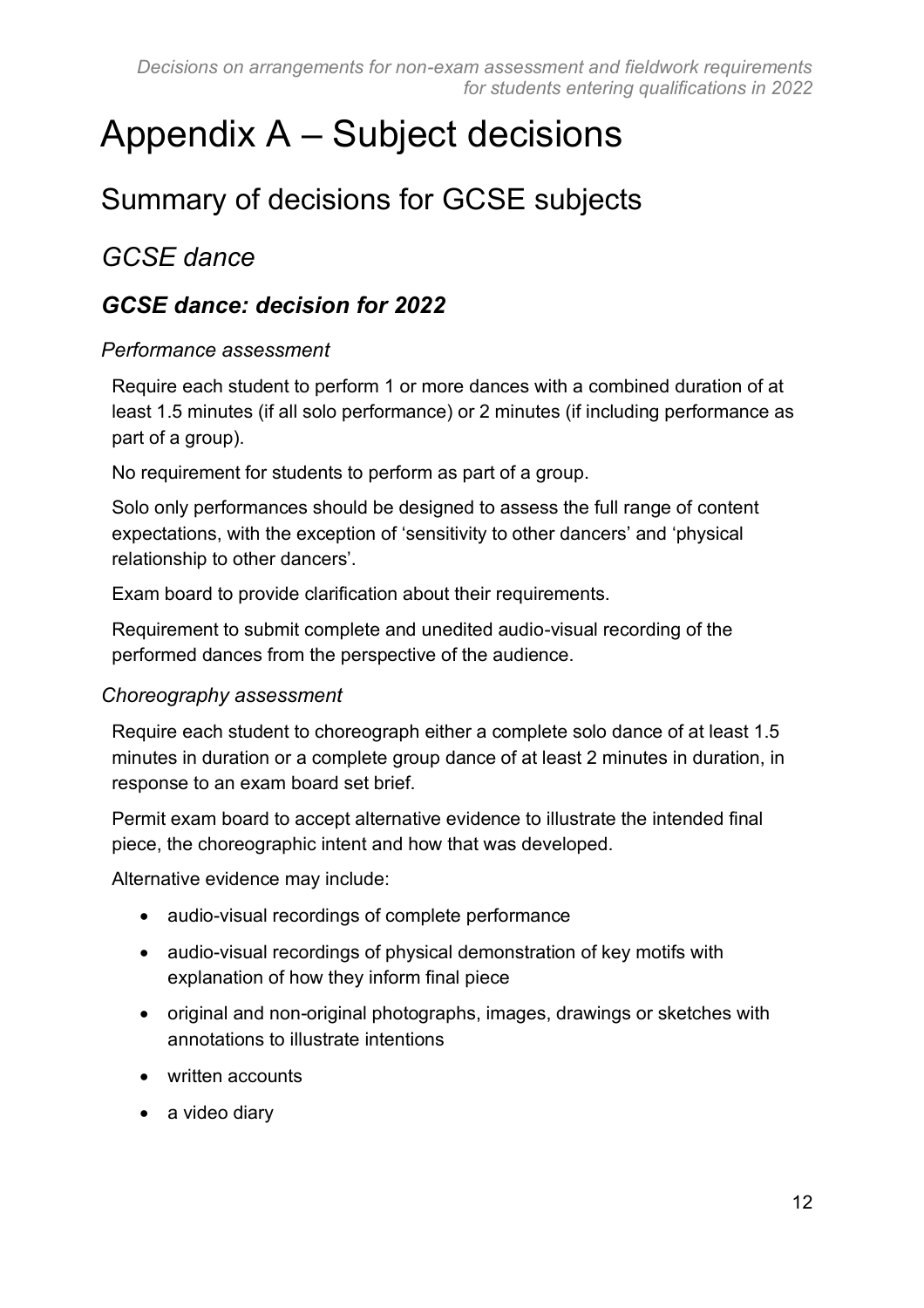There is no requirement for the student to perform the choreographed dance or any physical demonstration of key motifs.

Exam board to provide clarification about their requirements.

#### *Both NEA components*

Permit both NEA components to be marked by the teacher and moderated by the exam board or to be marked directly by the exam board.

Exam board to provide clarification about their requirements.

# *GCSE design and technology*

## *GCSE design and technology: decision for 2022*

Permit exam boards to accept mock-ups and/or clear and detailed intentions of prototypes. Exam boards to provide clarification about their requirements.

Permit demonstration of using machinery, tools and/or processes.

# *GCSE drama*

## *GCSE drama: decision for 2022*

Permit live performance statement to be satisfied through streamed or recorded performances.

Require exam boards to permit students to analyse and evaluate the work of others based on live theatre and/or streamed or recorded performances.

#### *Devised performance*

Require each student to participate as either a performer or designer in a devised performance of at least 1.5 minutes (for monologue), and/or 2 minutes (for duologue or group).

Permit exam boards to accept alternative evidence to illustrate the intended final piece, the student's contribution to the creation and development of ideas, and their analysis and evaluation of their own work, as appropriate to the task.

Alternative evidence may include:

- audio-visual recordings of complete performance
- audio-visual recordings of physical demonstrations of key aspects with explanation of how they inform final piece
- original and non-original photographs, images, drawings or sketches with annotations to illustrate intentions for performance or design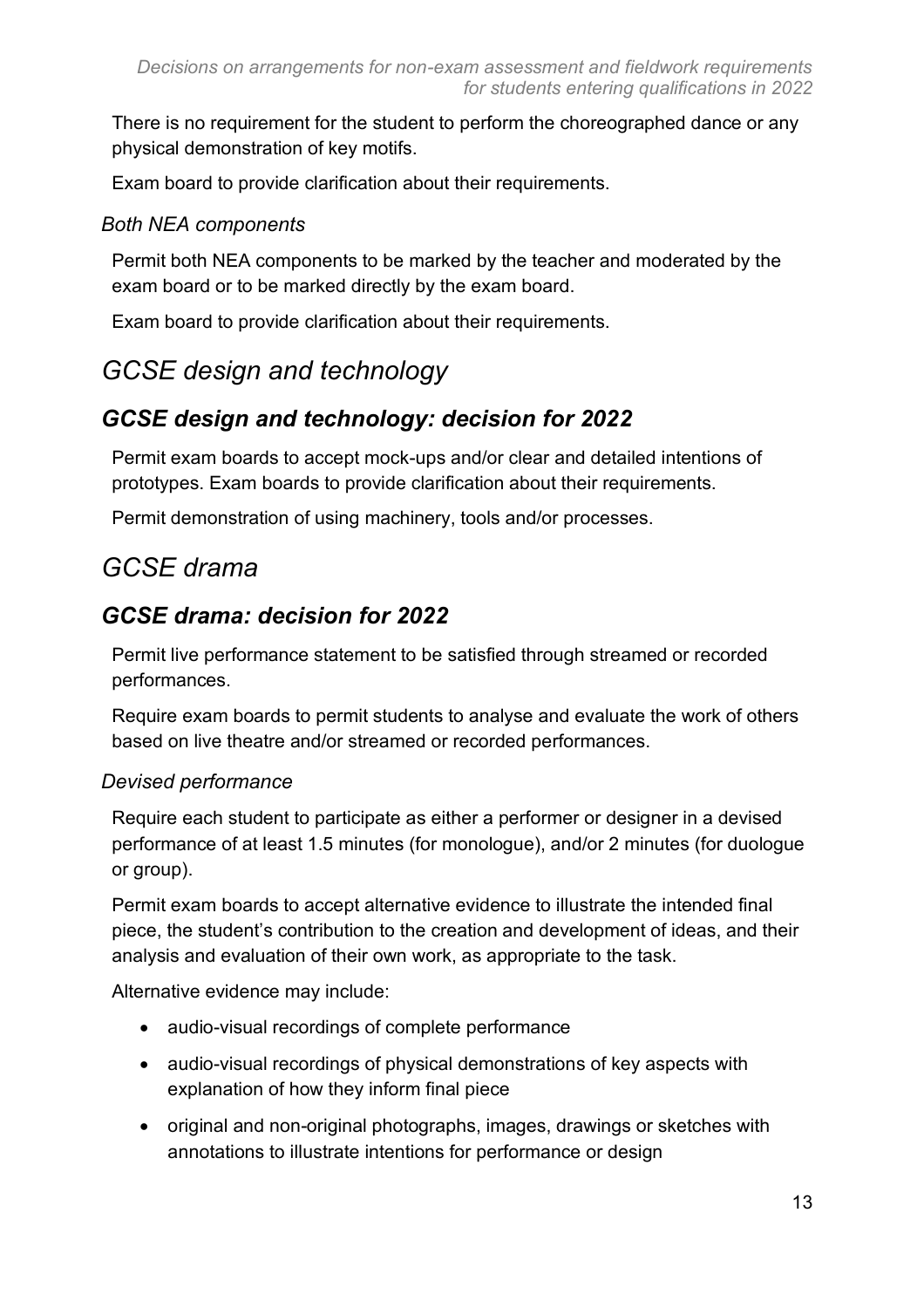- scripts
- written accounts
- a video diary

Exam boards to provide clarification about their requirements.

#### *Text based performance*

Require each student to participate as either a performer or designer in a text based performance of at least 1.5 minutes (for monologue), and/or 2 minutes (for duologue or group).

Require students to evidence their application of theatrical skills to realise artistic intentions, contribution to the creation and development of ideas, and analysis and evaluation of their own work, as appropriate to the task.

Permit evidence to include either a complete and unedited audio-visual recording of the text based performance and/or presentation of each discrete aspect/each student's individual contribution.

For performance, permit audio-visual recording of acting performance alone without need for fully designed set, lighting, or costumes.

For designers, permit alternative evidence that may include:

- prototype of relevant products
- original photographs, drawings or annotated sketches of designs
- annotated scripts
- videos or written accounts
- physical demonstrations

Exam boards to provide clarification about their requirements.

#### *Both NEA components*

Permit participation in a monologue for both the devised performance and text based performance.

Permit both NEA components to be marked by the teacher and moderated by the exam board or to be marked directly by the exam board.

Exam boards to provide clarification about their requirements.

Where permitted changes to non-exam assessments affect usual coverage, permit exam boards to assess 1 complete and substantial performance text and 1 key extract from a second contrasting performance text - no change to coverage in written exams.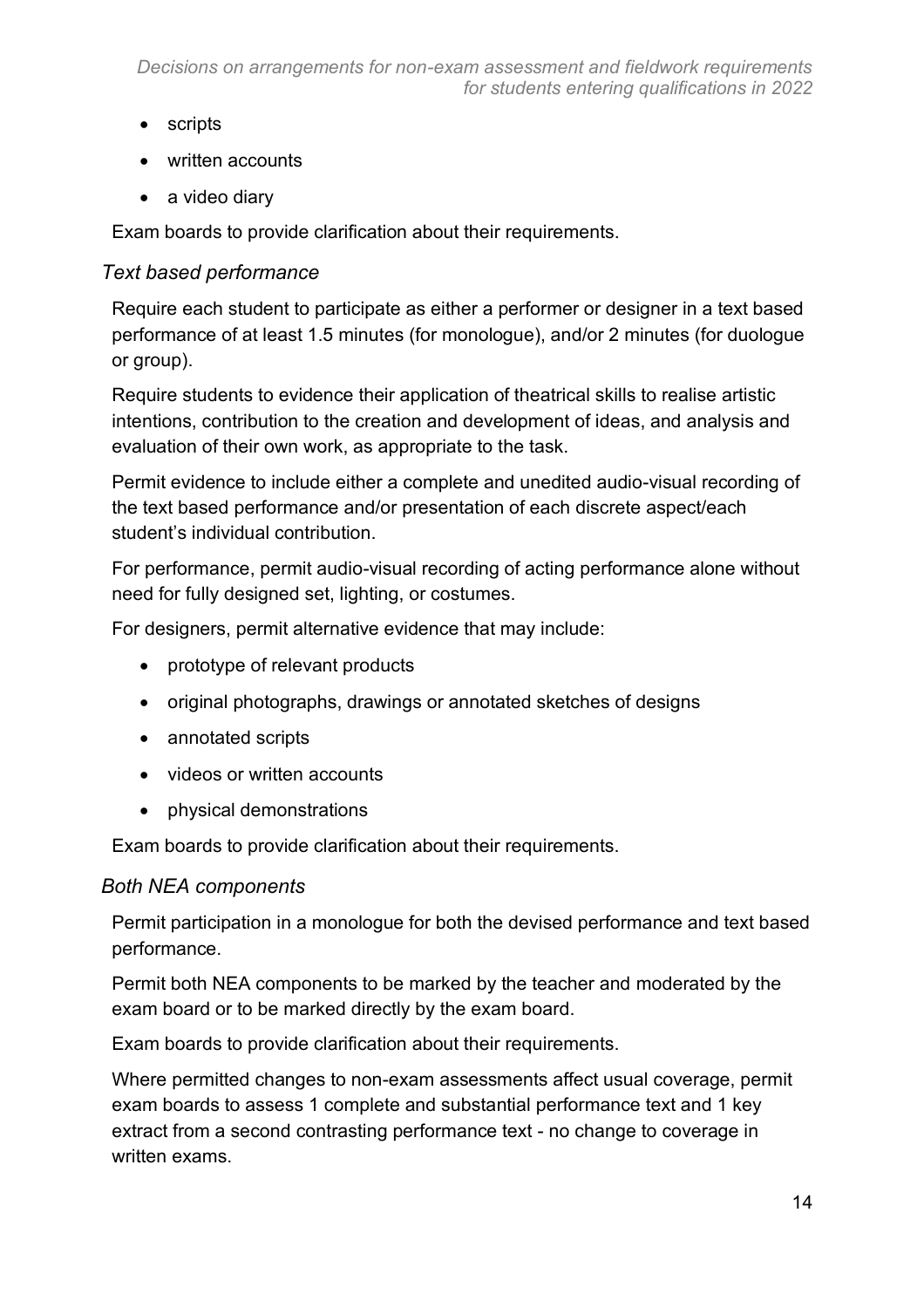# *GCSE engineering*

## *GCSE engineering: decision for 2022*

Permit exam board to accept clear and detailed intentions of prototypes. Exam board to provide clarification about their requirements.

Permit students to watch a demonstration of using machinery, tools and/or processes.

# *GCSE English language*

## *GCSE English language: decision for 2022*

No requirement for teachers to submit sample of audio-visual recordings of spoken language assessment for exam board monitoring.

Spoken language assessment permitted to take place before a single teacher who can represent an 'audience'. Spoken language assessment may be conducted by the teacher at any time during the course and by virtual means. These 2 points do not require a change to our Conditions and Requirements but have been included here for clarity.

# *GCSE film studies*

## *GCSE film studies: decision for 2022*

Permit exam boards to accept a prototype or mock-up, with supporting evidence as necessary, of an extract from a genre-based film or to produce an extract from a genre-based screenplay with shooting script, both in response to an exam board set brief, with evaluative analysis of own work.

Supporting evidence for a prototype or mock-up of an extract from a genre-based film may include:

- original and non-original photographs, images, drawings or sketches with annotations to illustrate intentions
- storyboards
- a screenplay
- a shooting script

Exam board to provide clarification about their requirements.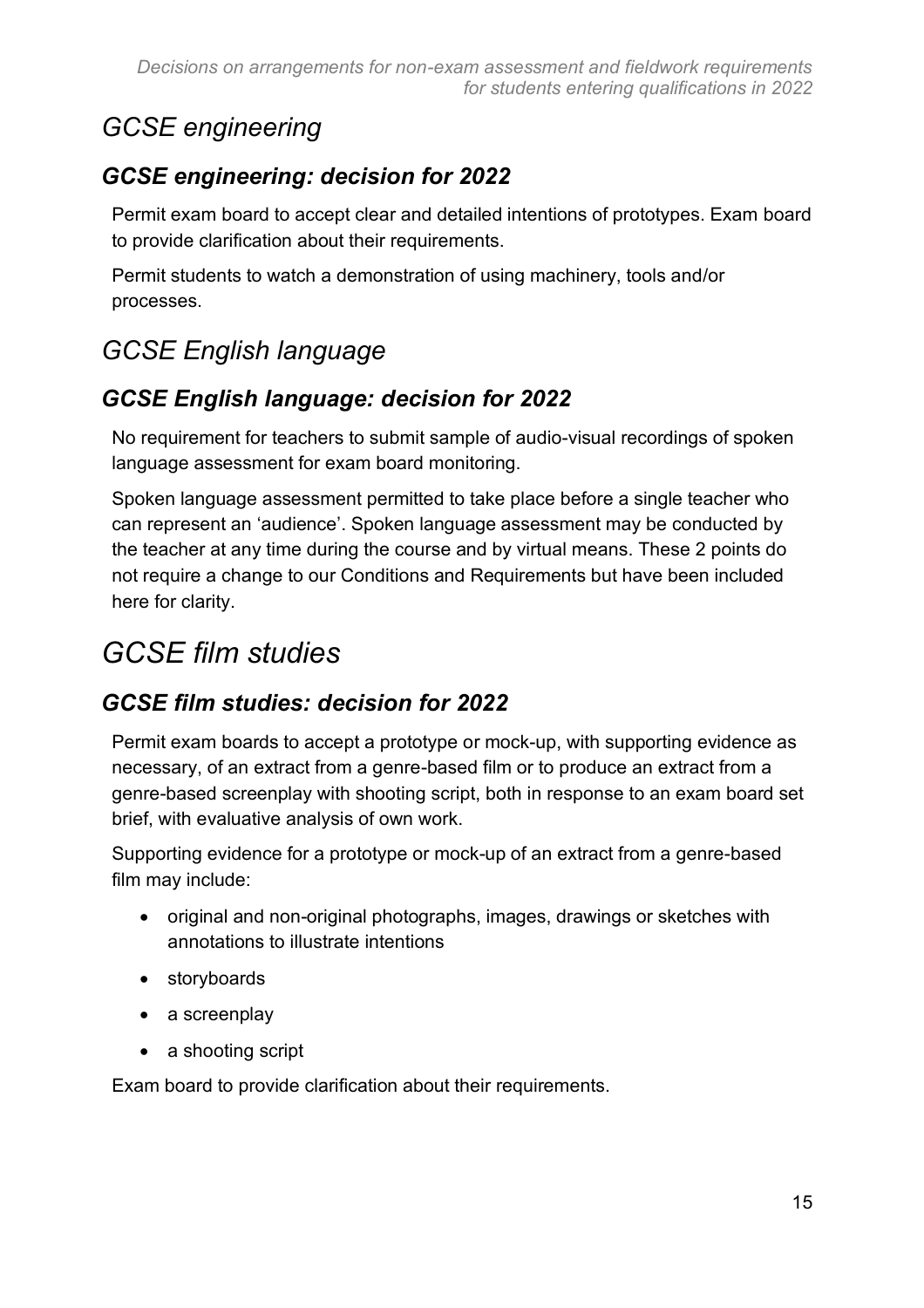# *GCSE food preparation and nutrition*

## *GCSE food preparation and nutrition: decision for 2022*

Remove NEA1 and permit an earlier release of NEA2. As a consequence, students might not be able to demonstrate all of the skills and techniques listed in the subject content.

To reduce the requirements for NEA2 to 2 dishes to be completed within 3 hours to allow for students to use complex processes such as baking, lamination, making icecream and to accommodate public health restrictions.

# *GCSE geography*

## *GCSE geography: decision for 2022*

Remove requirements for:

- written statement that centres have given students the opportunity to undertake 2 occasions of fieldwork
- students to answer questions in the exam relating to their own fieldwork experience

# *GCSE geology*

## *GCSE geology: decision for 2022*

Remove requirement for written statement that centres have given students the opportunity to undertake 2 days of geological fieldwork.

## *GCSE media studies*

#### *GCSE media studies: decision for 2022*

Permit exam boards to accept a prototype or mock-up, with supporting evidence as necessary, of an individual media production (single product) in response to an exam board set brief.

Supporting evidence may include:

- original and non-original photographs, images, drawings or sketches with annotations to illustrate intentions
- storyboards
- a television screenplay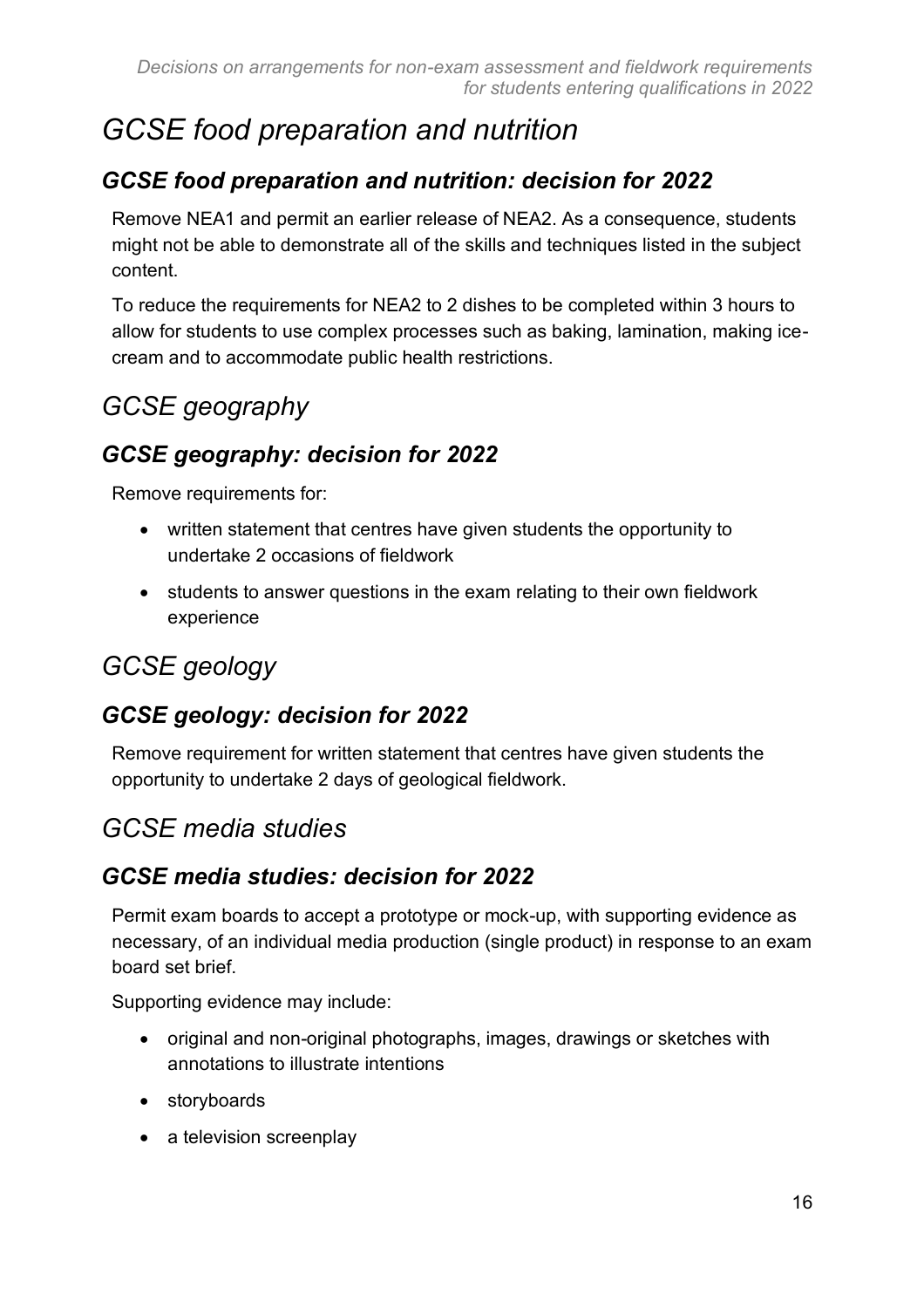- a shooting script
- a radio script and directions

Exam boards to provide clarification about their requirements.

# *GCSE modern foreign languages (MFL)*

#### *GCSE MFL: decision for 2022*

Remove requirement for assessments to use words outside of vocabulary lists and permit glossing where necessary whilst maintaining level of knowledge and accuracy needed for the highest grades.

Permit exam boards to include an additional optional question in the writing assessment which would enable students to focus on fewer themes in their writing.

Teachers and students should prepare for spoken language in 2022 to be assessed in the normal way, through formal speaking tests.

We will publish contingency assessment arrangements for spoken language that include assessment criteria, which reflect the arrangements set out in the 2021 Subject Level Conditions for GCSE MFL qualifications. Teachers will be asked to have regard to the assessment criteria throughout the course. If, at any point before the speaking tests begin, it becomes clear they cannot or should not be taken, we will implement the contingency arrangements.

# *GCSE music*

#### *GCSE music: decision for 2022*

#### *Performance assessment*

Require students to perform 1 or more pieces of music with a combined duration of at least 1.5 minutes (if all solo performance) or 2 minutes (if including performance as part of an ensemble).

No requirement to perform as part of an ensemble.

Requirement to submit complete and unedited recording of the live performance and, where available, the score or lead sheet for that performance.

#### *Composition assessment*

Require students to compose 1 or more pieces of music with a combined duration of at least 2 minutes.

Compositions may be in response to an exam board set brief and/or be freely composed, with no requirement to do both.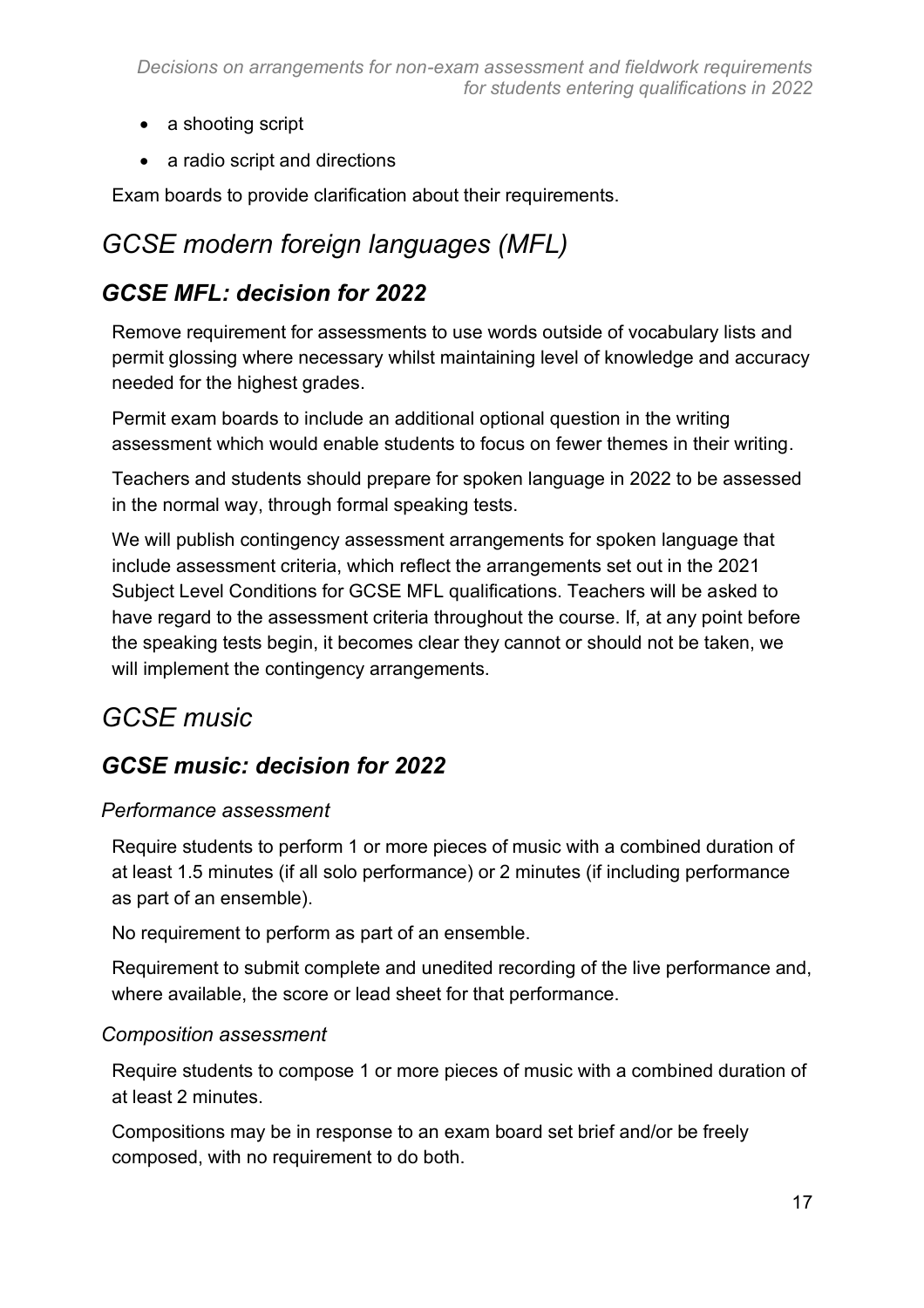Exam boards to provide clarification about their requirements for students who compose more than 1 piece.

Requirement to submit complete recording of each composition with a score, lead sheet or written account of the composition, produced by the student.

NB: Students do not have to perform their own compositions. The recordings may be computer generated.

#### *Both NEA components*

Permit both NEA components to be marked by the teacher and moderated by the exam board or to be marked directly by the exam board.

Exam boards to provide clarification about their requirements.

# *GCSE physical education*

## *GCSE physical education: decision for 2022*

Permit exam boards to reduce requirement to 2 activities and allow both to be individual.

Permit remote moderation using videoed evidence for all activities.

Permit exam boards to explore relaxation of the requirements for provision of evidence for example, type and quality of videoed evidence and the evidence of participation in competitive sport.

# *GCSE physical education (short course)*

## *GCSE physical education (short course): decision for 2022*

Permit exam boards to reduce requirement to 1 individual activity.

Permit remote moderation using videoed evidence for all activities.

Permit exam boards to explore relaxation of the requirements for provision of evidence for example, type and quality of videoed evidence and the evidence of participation in competitive sport.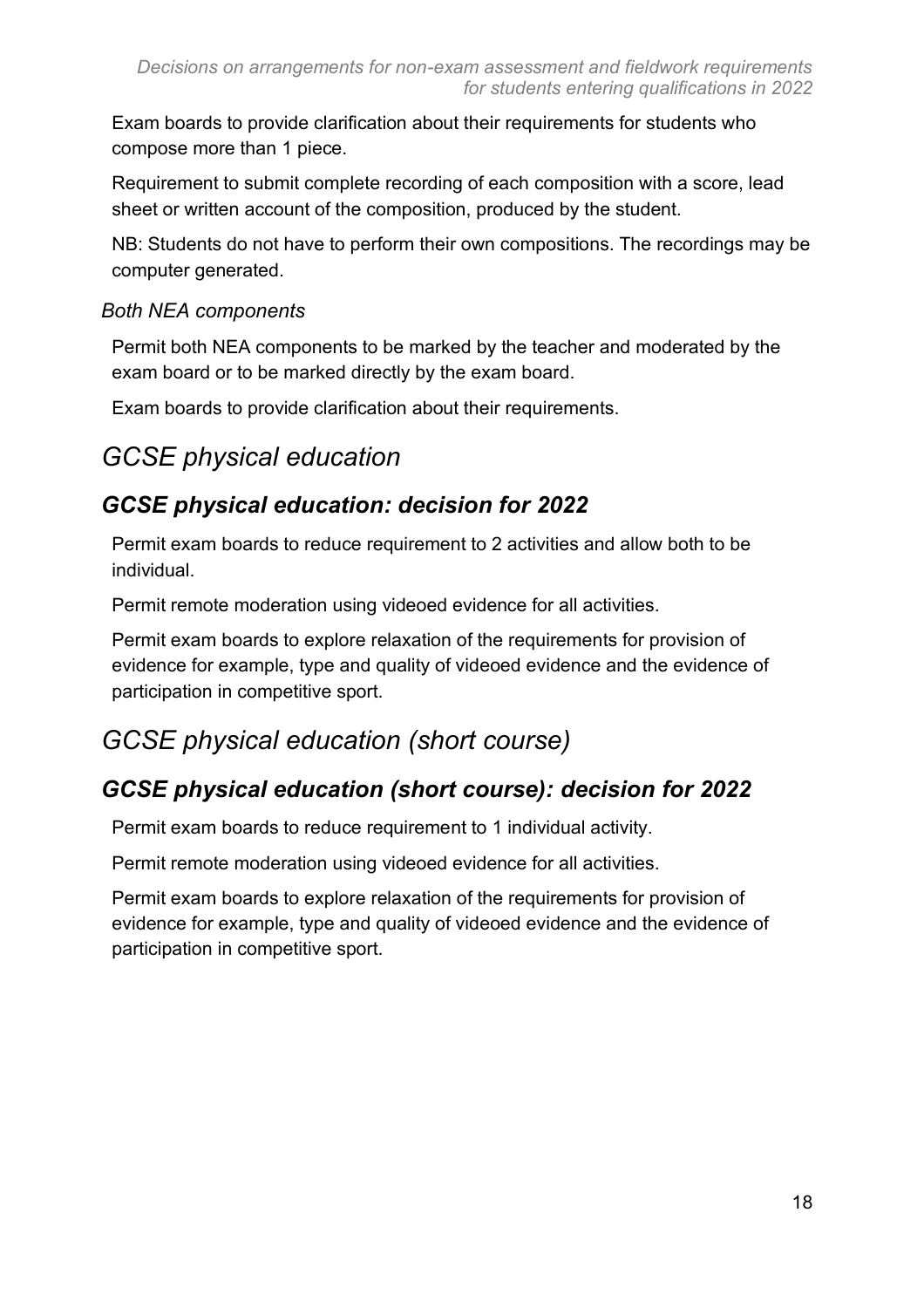# <span id="page-18-0"></span>Summary of decisions for GCE AS and A level subjects

# *GCE AS dance*

#### *GCE AS dance: decision for 2022*

#### *Performance assessment*

Require students to perform a solo dance that they have choreographed of between 1.5 to 3 minutes in duration, and a second dance either as a solo of between 1.5 to 3 minutes or as a group (up to 3 dancers) of between 2 to 3 minutes, in response to an exam board set task.

As a consequence, students might not be able to demonstrate the expected features relating to other dancers and performance as part of an ensemble where not performing as part of a group.

Requirement to submit complete and unedited audio-visual recording of the performed dances from the perspective of the audience.

#### *Choreography assessment*

Require students to choreograph a solo dance of between 1.5 to 3 minutes in duration, in response to an exam board set task.

Permit exam boards to accept a programme note or alternative evidence for the choreographed dance to illustrate the choreographic intent and how that was developed.

Alternative evidence may include:

- audio-visual recordings of complete performance
- audio-visual recordings of physical demonstration of key motifs with explanation of how they inform final piece
- original and non-original photographs, images, drawings or sketches with annotations to illustrate intentions
- written accounts
- a video diary

Exam board to provide clarification on their requirements.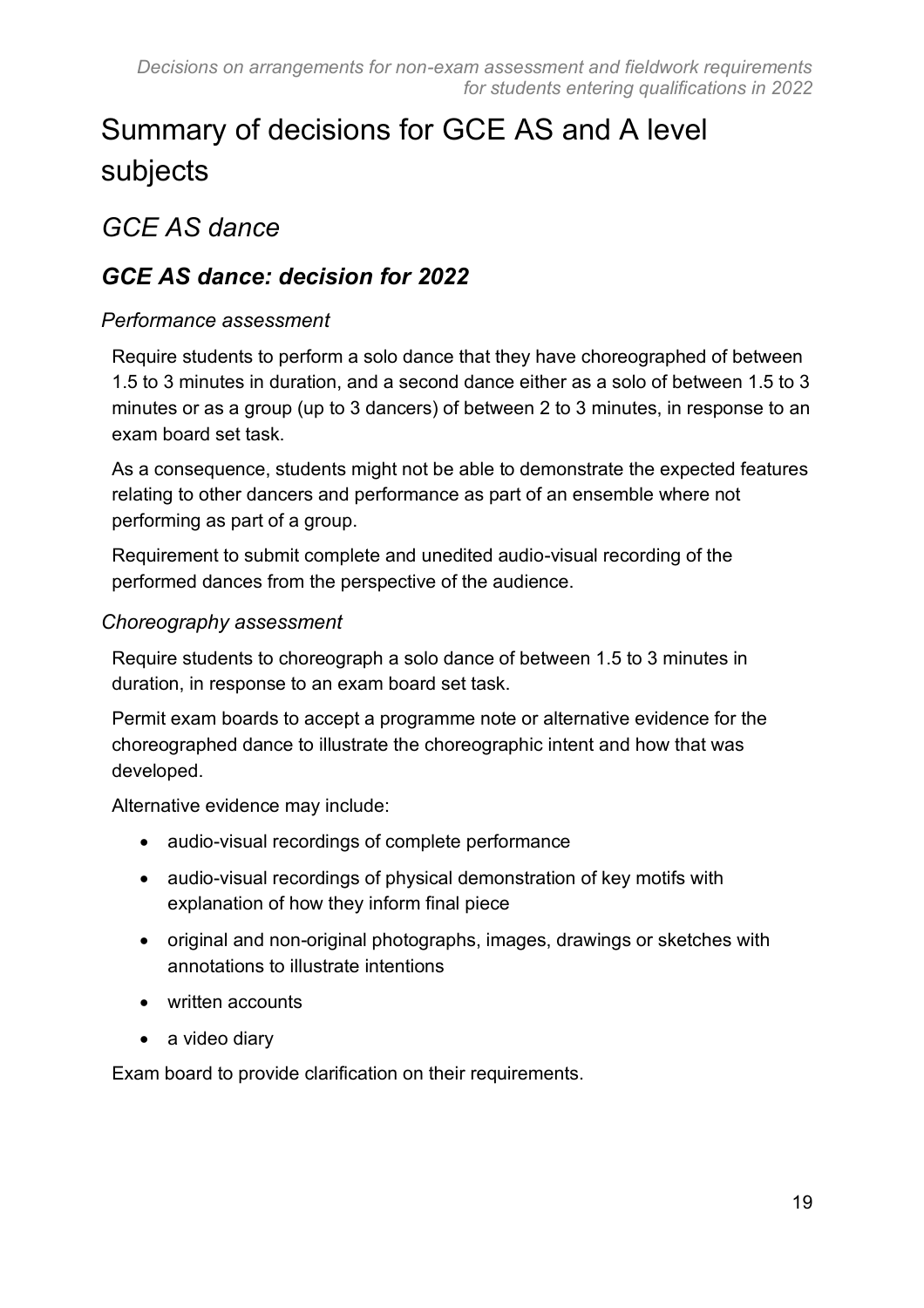#### *Both NEA components*

Permit both NEA components to be marked by the teacher and moderated by the exam board or to be marked directly by the exam board. Exam board to provide clarification about their requirements.

# *GCE A level dance*

## *GCE A level dance: decision for 2022*

#### *Performance assessment*

Require students to perform a solo dance of between 1.5 to 3 minutes in duration, and a second dance either as a solo of between 1.5 to 4 minutes or as a group (up to 4 dancers) of between 2 to 4 minutes, in response to an exam board set task.

As a consequence, students might not be able to demonstrate the expected features in the subject content relating to other dancers and performance as part of an ensemble where not performing as part of a group.

Requirement to submit complete and unedited audio-visual recording of the performed dances from the perspective of the audience.

#### *Choreography assessment*

Require students to choreograph a dance for 1 to 5 dancers of between 2 to 4 minutes in duration, in response to an exam board set task.

As a consequence, students might not be able to demonstrate the subject content expectations to choreograph a dance for more than 1 dancer, or to develop ideas in communication with other dancers as part of the choreography assessment.

Permit exam boards to accept alternative evidence to illustrate the intended final piece, the choreographic intent and how that was developed.

Alternative evidence may include:

- audio-visual recordings of complete performance
- audio-visual recordings of physical demonstration of key motifs with explanation of how they inform final piece
- original and non-original photographs, images, drawings or sketches with annotations to illustrate intentions
- written accounts
- a video diary

No requirement for the student to perform the choreographed dance or physical demonstration of key motifs.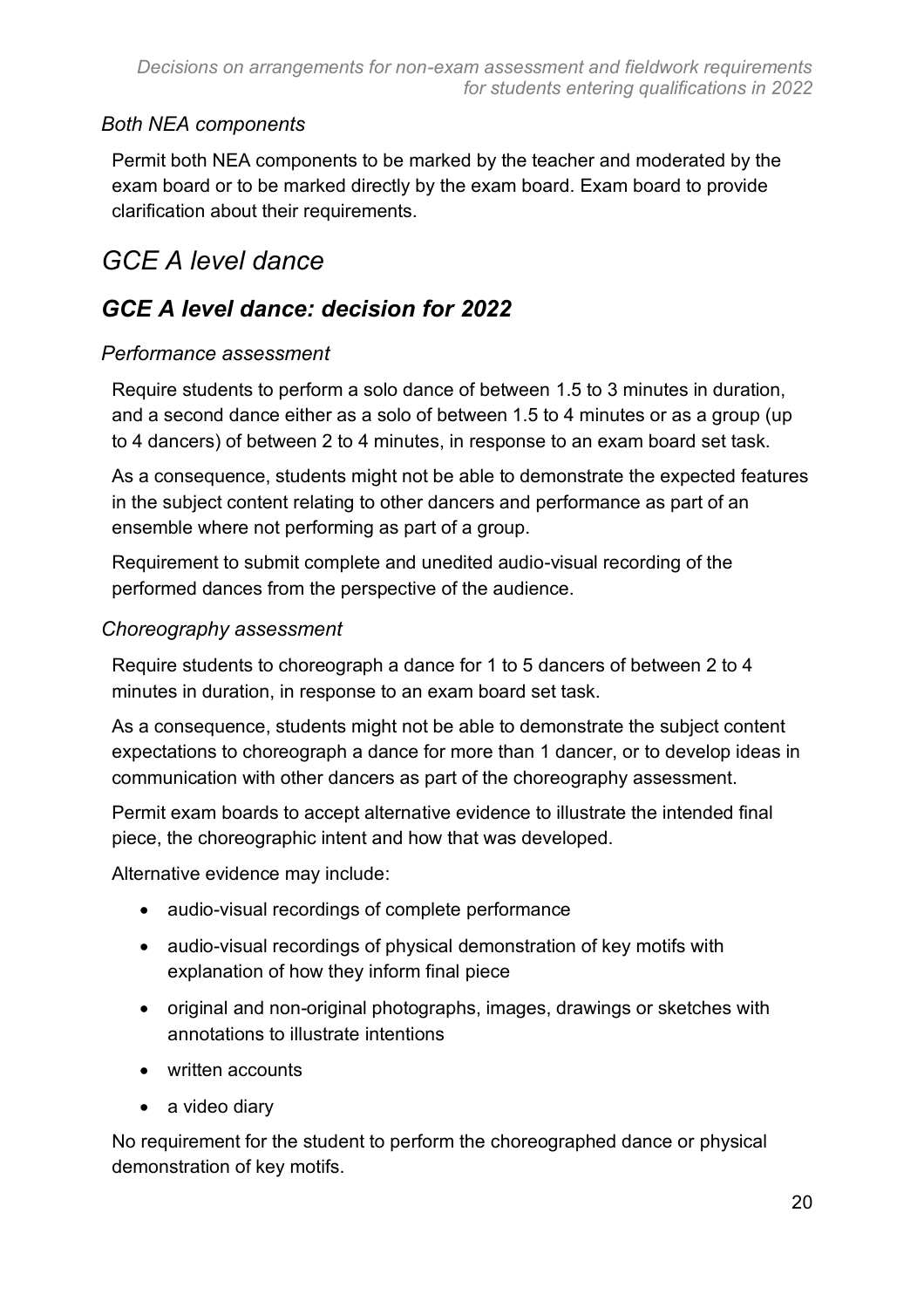Exam board to provide clarification about their requirements.

#### *Both NEA components*

Permit both NEA components to be marked by the teacher and moderated by the exam board or to be marked directly by the exam board.

Exam board to provide clarification about their requirements.

# *GCE AS and A level design and technology*

## *GCE AS and A level design and technology: decision for 2022*

Permit mock-ups and/or clear and detailed intentions of prototypes.

Exam boards to provide clarification about their requirements.

Permit demonstration of using machinery, tools and/or processes.

# *GCE AS drama and theatre*

## *GCE AS drama and theatre: decision for 2022*

Permit live performance statement to be satisfied through streamed or recorded performances.

Require exam boards to permit students to analyse and evaluate the work of others based on live theatre and/or streamed or recorded performances.

#### *Text based performance*

Require students to participate as either a performer, director or designer in a text based performance of at least 1.5 minutes (for monologue), and/or 3 minutes (for duologue or group).

Requirement for student to evidence their application of theatrical skills to realise artistic intentions, contribution to the creation and development of ideas, and analysis and evaluation of their own work, as appropriate to the task.

Permit evidence to include a complete and unedited audio-visual recording of the text based performance and/or presentation of each discrete aspect or each student's individual contribution.

For performance, permit audio-visual recording of acting performance alone without need for fully designed set, lighting, or costumes.

For directors and designers, permit alternative evidence that may include:

- prototype of relevant products
- original photographs, drawings or annotated sketches of designs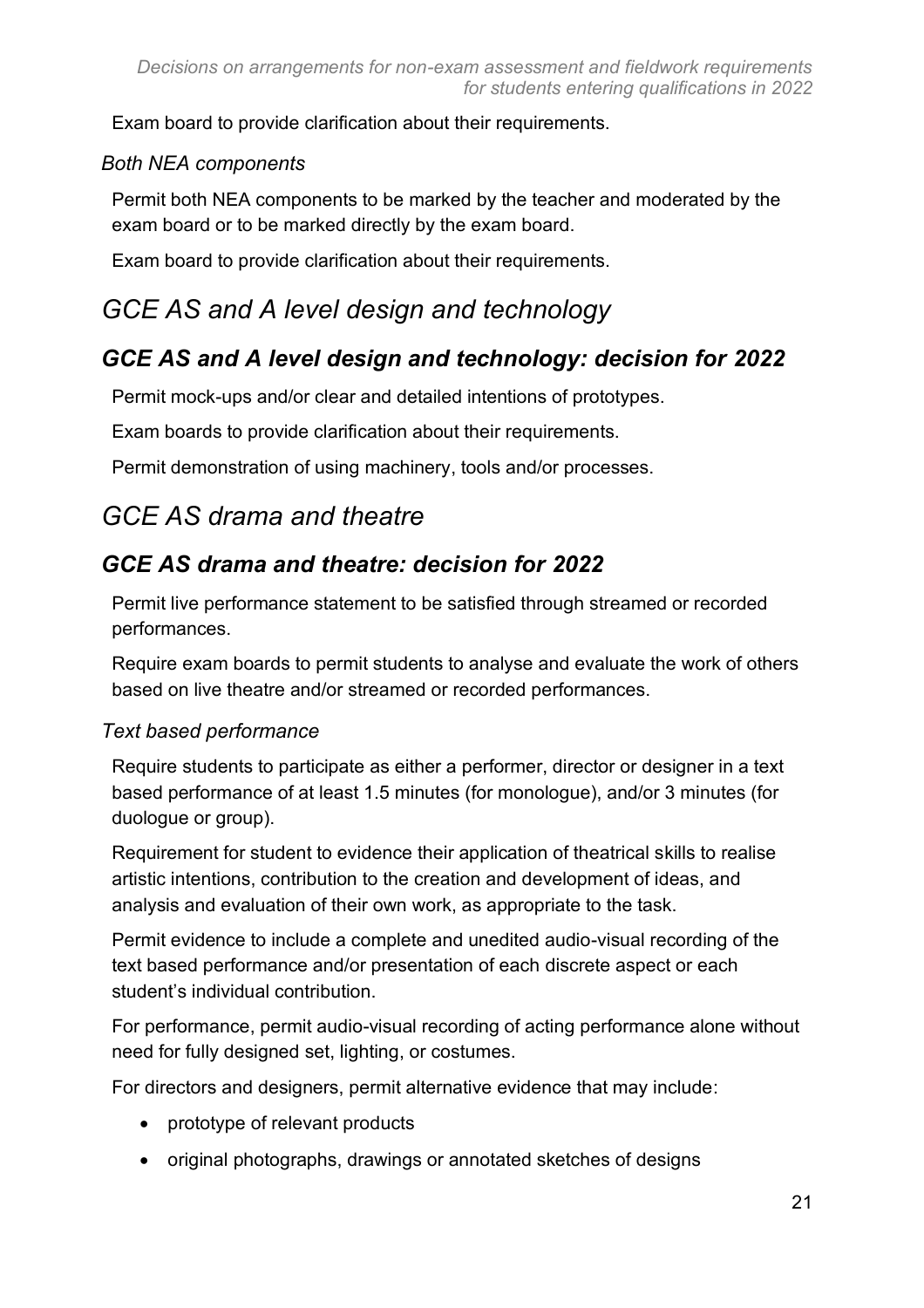- annotated scripts
- video or written accounts
- physical demonstrations

Permit the NEA component to be marked by the teacher and moderated by the exam board or to be marked directly by the exam board.

Exam boards to provide clarification about their requirements.

Where permitted changes to non-exam assessments affect usual coverage, permit exam boards to assess 1 complete and substantial performance text and 1 or more key extracts from different texts – no change to written exams.

## *GCE A level drama and theatre*

#### *GCE A level drama and theatre: decision for 2022*

Permit live performance statement to be satisfied through streamed or recorded performances.

Require exam boards to permit students to analyse and evaluate the work of others based on live theatre and/or streamed or recorded performances.

#### *Devised performance*

Require each student to participate as either a performer, director or designer in a devised performance of at least 1.5 minutes (for monologue), and/or 3 minutes (for duologue or group).

Permit exam boards to accept alternative evidence to illustrate the intended final piece, the student's contribution to the creation and development of ideas, and their analysis and evaluation of their own work, as appropriate to the task.

Alternative evidence may include:

- audio-visual recordings of complete performance
- audio-visual recordings of physical demonstrations of key aspects with explanation of how they inform final piece
- original and non-original photographs, images, drawings or sketches with annotations to illustrate intentions for performance or design
- scripts
- written accounts
- video diary

Exam boards to provide clarification about their requirements.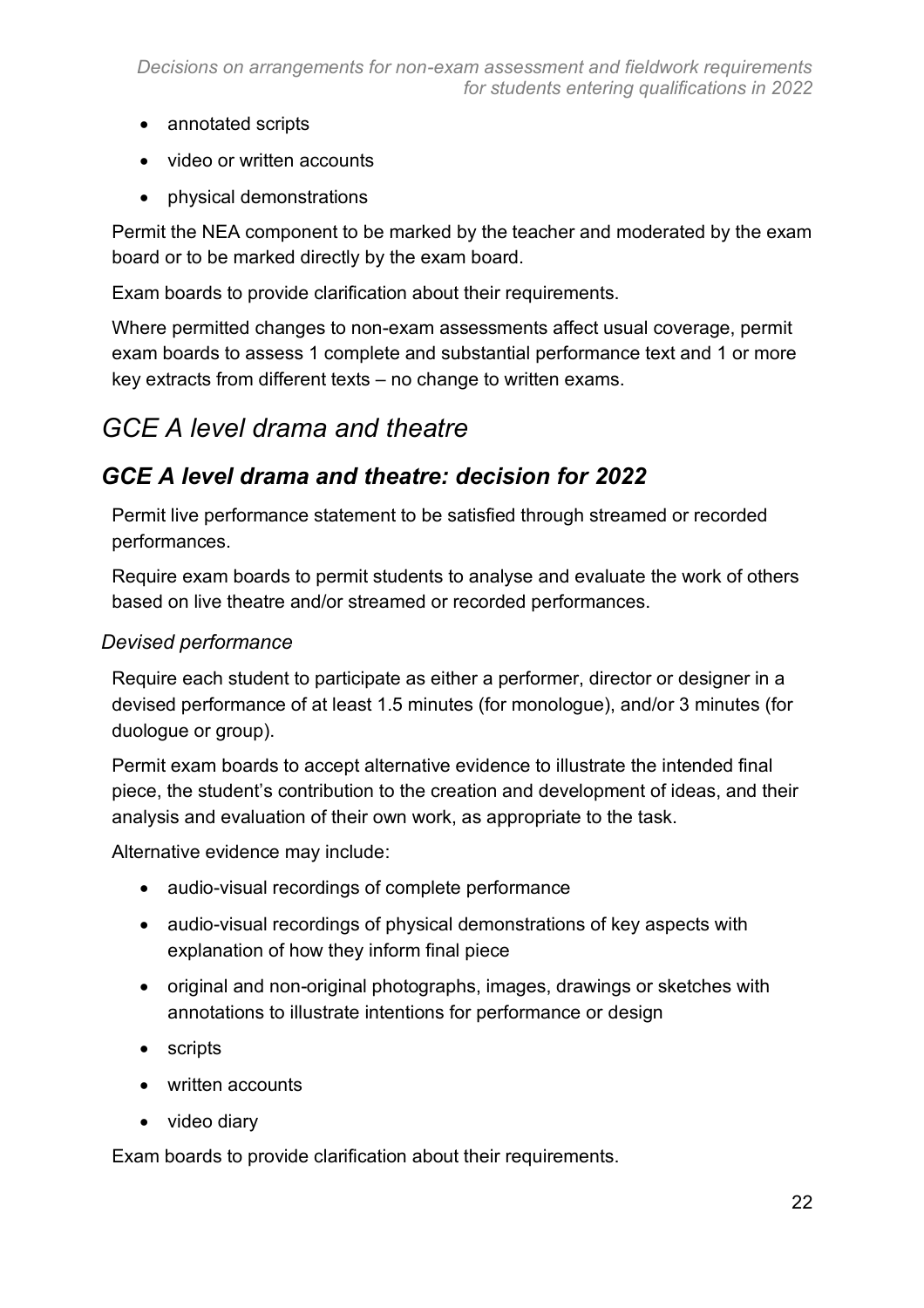#### *Text based performance*

Require each student to participate as either a performer, director or designer in a text based performance of at least 1.5 minutes (for monologue), and/or 3 minutes (for duologue or group).

Requirement for student to evidence their application of theatrical skills to realise artistic intentions, contribution to the creation and development of ideas, and analysis and evaluation of their own work, as appropriate to the task.

Permit evidence to include a complete and unedited audio-visual recording of the text based performance and/or presentation of each discrete aspect or each student's individual contribution.

For performance, permit audio-visual recording of acting performance alone without need for fully designed set, lighting, or costumes.

For directors and designers, permit alternative evidence that may include:

- prototype of relevant products
- original photographs, drawings or annotated sketches of designs
- annotated scripts
- video or written accounts
- physical demonstrations

Exam boards to provide clarification about their requirements.

#### *Both NEA components*

Permit participation in a monologue for both the devised performance and text based performance.

Permit both NEA components to be marked by the teacher and moderated by the exam board or to be marked directly by the exam board.

Exam boards to provide clarification about their requirements.

Where permitted changes to the non-exam assessments affect usual coverage, permit exam boards to assess 2 complete and substantial performance texts and 1 or more key extracts from different texts – no changes to coverage in written exams.

# *GCE AS and A level environmental science*

## *GCE AS and A level environmental science: decision for 2022*

Remove requirement for written statement that centres have given students the opportunity to undertake 2 days of fieldwork (AS) or 4 days (A level).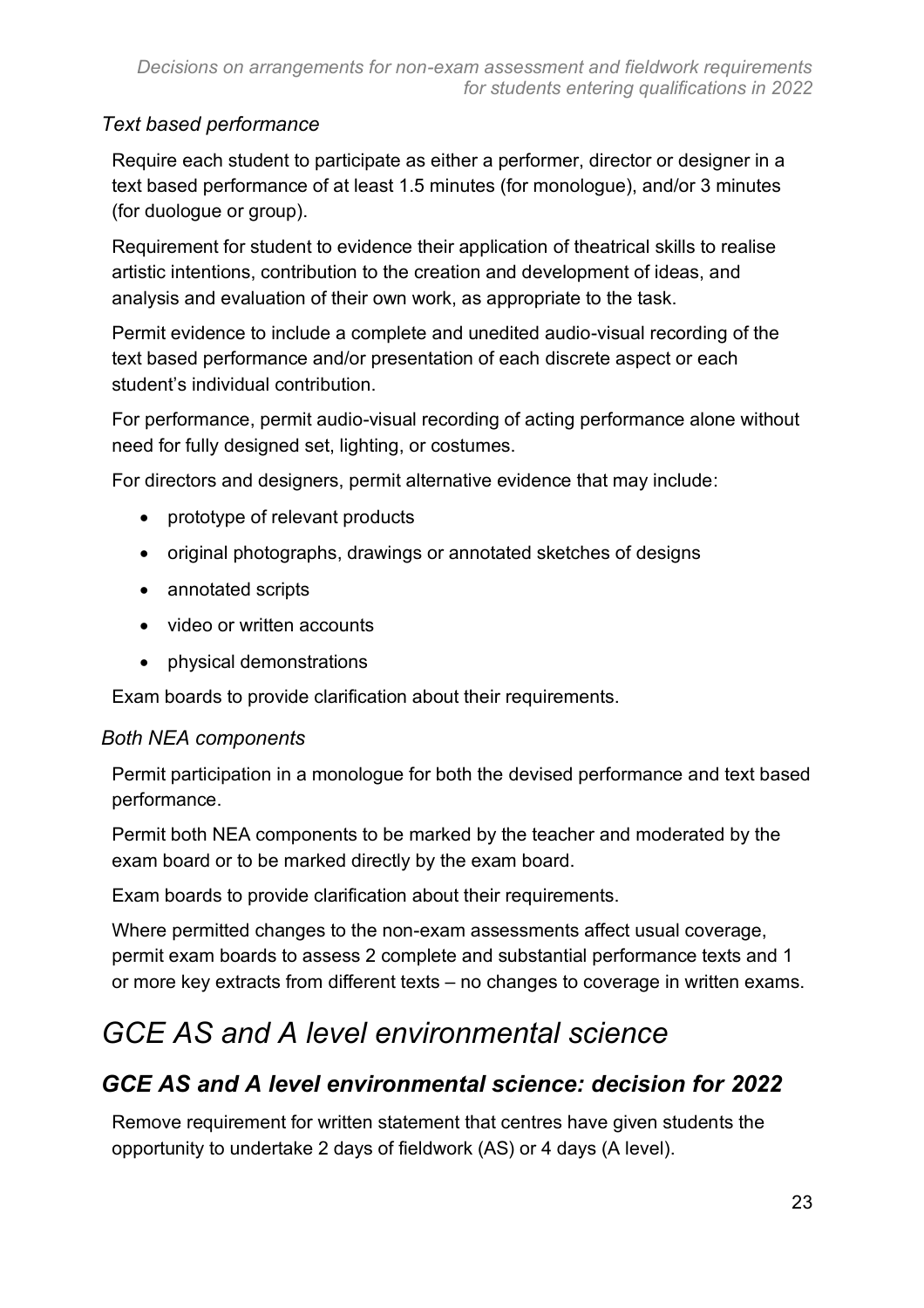# *GCE AS film studies*

## *GCE AS film studies: decision for 2022*

Permit exam boards to accept a prototype or mock-up, with supporting evidence as necessary, of an extract from a film or to produce an extract from a screenplay accompanied by a prototype or mock-up, with supporting evidence as necessary, of a digitally photographed storyboard, both in response to an exam board set brief, with evaluative analysis of own work.

Supporting evidence may include original and non-original photographs, images, drawings or sketches with annotations to illustrate intentions.

Additional supporting evidence for a prototype or mock-up of an extract from a film may include:

- storyboards
- screenplay
- a shooting script

Exam boards to provide clarification about their requirements.

# *GCE A level film studies*

## *GCE A level film studies: decision for 2022*

Permit exam boards to accept a prototype or mock-up, with supporting evidence as necessary, of a short film or to produce a screenplay for a short film accompanied by a prototype or mock-up, with supporting evidence as necessary, of a digitally photographed storyboard, both in response to an exam board set brief, with evaluative analysis of own work.

Supporting evidence may include original and non-original photographs, images, drawings or sketches with annotations to illustrate intentions.

Additional supporting evidence for a prototype or mock-up of a short film may include:

- storyboards
- screenplay
- a shooting script

Exam boards to provide clarification about their requirements.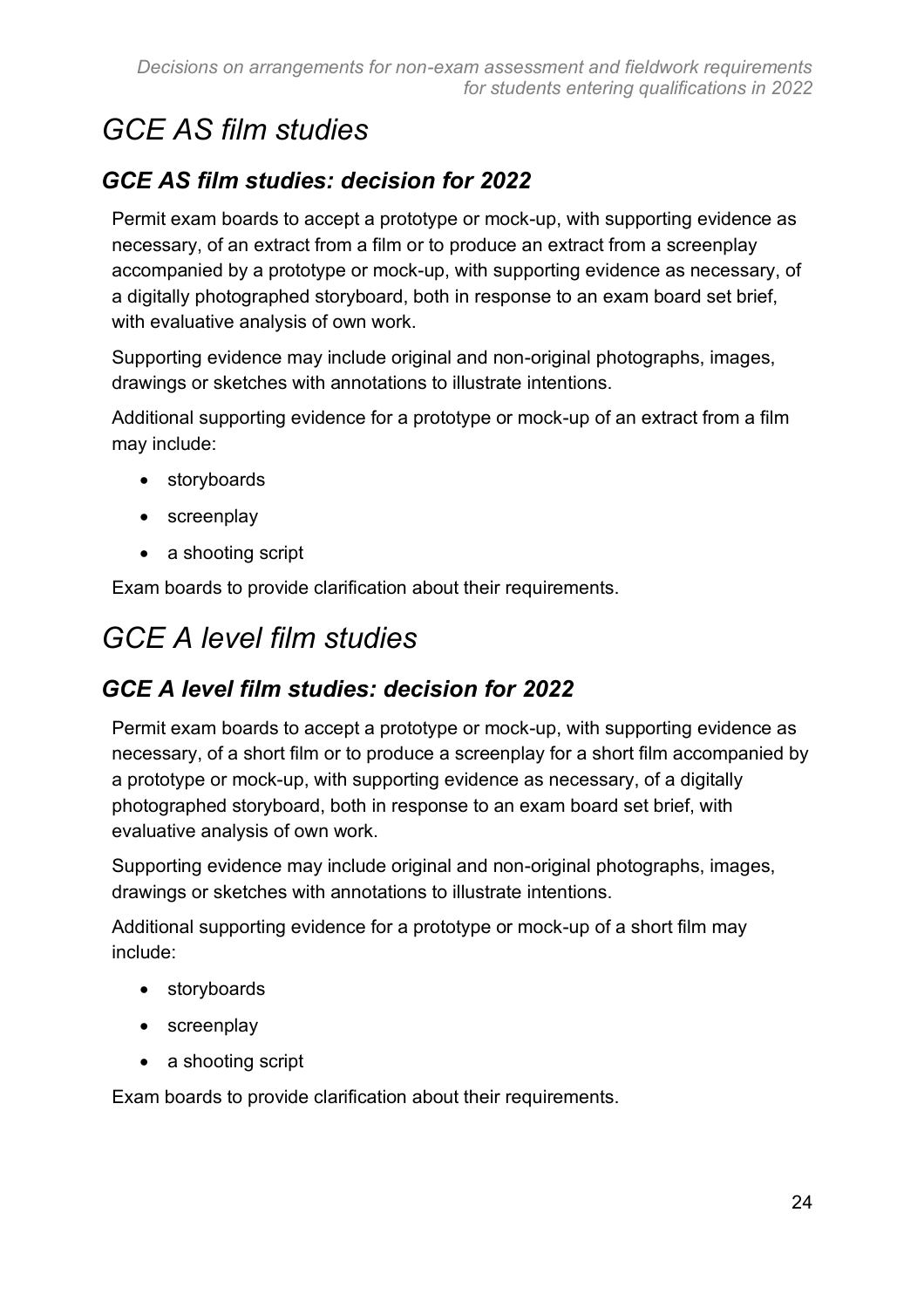# *GCE AS geography*

## *GCE AS geography: decision for 2022*

Remove requirements:

- for written statement that centres have given students the opportunity to undertake 2 days of fieldwork
- to answer questions in the exam relating to their own fieldwork experience

Retain unfamiliar fieldwork questions in the exams but not require them to cover both human and physical geography.

# *GCE A level geography*

## *GCE A level geography: decision for 2022*

Remove requirement for written statement that centres have given students the opportunity to undertake 4 days of fieldwork.

Exam boards to review their guidance about their expectations relating to primary data for the non-exam assessment.

# *GCE AS geology*

# *GCE AS geology: decision for 2022*

Remove the requirement for written statement that centres have given students the opportunity to undertake 2 mandatory days of fieldwork.

# *GCE A level geology*

## *GCE A level geology: decisions for 2022*

Remove the requirement for written statement that centres have given students the opportunity to undertake 4 mandatory days of fieldwork

# *GCE AS media studies*

## *GCE AS media studies: decision for 2022*

Permit exam boards to accept a prototype or mock-up, with supporting evidence as necessary, of an individual media production (single product) in response to an exam board set brief.

Supporting evidence may include: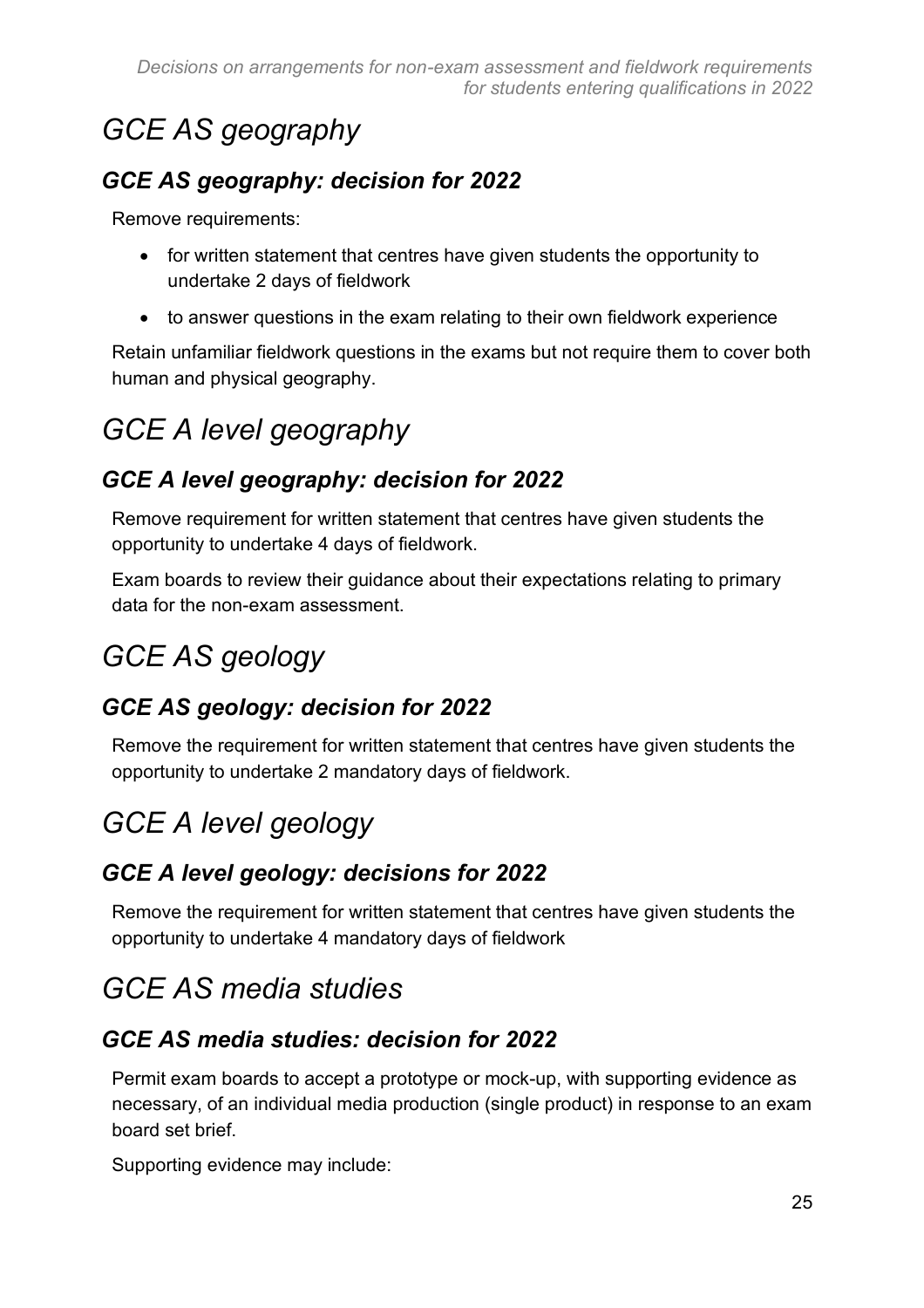- original and non-original photographs, images, drawings or sketches with annotations to illustrate intentions
- storyboards
- a television screenplay
- a shooting script
- a radio script and directions

Exam boards to provide clarification about their requirements.

# *GCE A level media studies*

## *GCE A level media studies: decision for 2022*

Permit exam boards to accept prototypes or mock-ups, with supporting evidence as necessary, of an individual cross-media production in response to an exam board set brief.

Supporting evidence may include:

- original and non-original photographs, images, drawings or sketches with annotations to illustrate intentions
- storyboards
- a television screenplay
- a shooting script
- a radio script and directions

Exam boards to provide clarification about their requirements.

# *GCE AS music*

## *GCE AS music: decisions for 2022*

#### *Performance assessment*

Require students to perform 1 or more pieces of music with a combined minimum duration of at least 2.5 minutes.

Requirement to submit complete and unedited recording of the live performance and, where available, the score or lead sheet for that performance.

#### *Composition assessment*

Require students to compose 1 or more pieces of music with a combined duration of at least 2.5 minutes.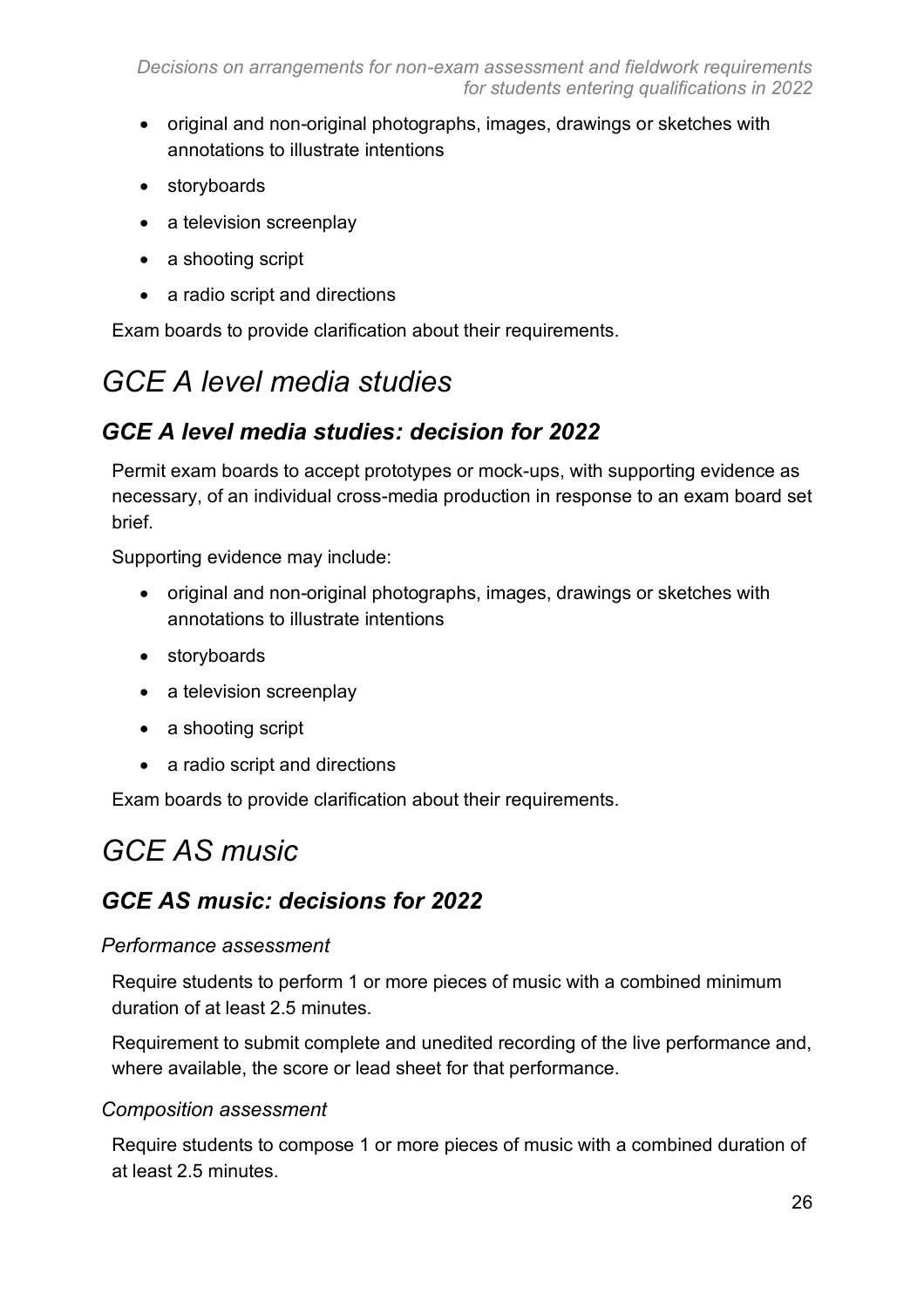Compositions may be in response to an exam board set brief and/or freely composed.

Requirement to submit complete recording of each composition with a score, lead sheet or written account of the composition, produced by the student.

NB: Students do not have to perform their own compositions. The recordings may be computer generated.

#### *Both NEA components*

Permit both NEA components to be marked by the teacher and moderated by the exam board or to be marked directly by the exam board.

Permit the exam board to review the period in which the performance assessment can be undertaken, within the year of certification.

Exam boards to provide clarification about their requirements.

# *GCE A level music*

## *GCE A level music: decision for 2022*

#### *Performance assessment*

Require students to perform 1 or more pieces of music with a combined minimum duration of at least 2.5 minutes (25% weighting), at least 3 minutes (30% weighting), or at least 3.5 minutes (35% weighting).

Requirement to submit complete and unedited recording of the live performance and, where available, the score or lead sheet for that performance.

#### *Composition assessment*

Require students to compose 1 or more pieces of music with a combined duration of at least 2 minutes (25% weighing), 1 or more pieces of music with a combined duration of at least 3 minutes (30% weighting), or 2 or more pieces with a combined duration of at least 4 minutes (35% weighting).

Compositions may be in response to an exam board set brief and/or freely composed.

Requirement to submit complete recording of each composition with a score, lead sheet or written account of the composition, produced by the student.

NB: Students do not have to perform their own compositions. The recordings may be computer generated.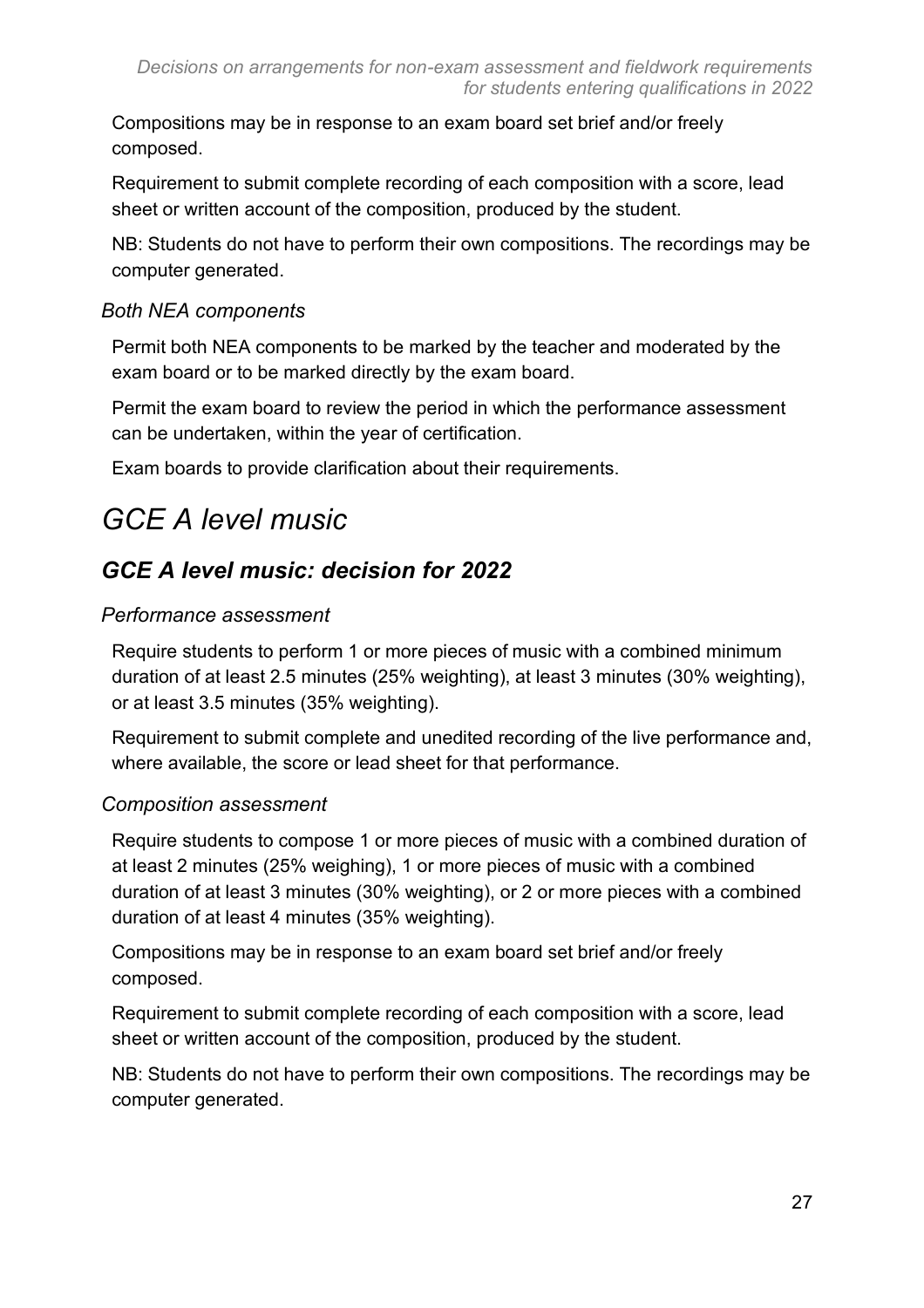#### *Both NEA components*

Permit both NEA components to be marked by the teacher and moderated by the exam board or to be marked directly by the exam board.

Permit the exam board to review the period in which the performance assessment can be undertaken, within the year of certification.

Exam boards to provide clarification about their requirements.

# *GCE AS music technology*

## *GCE AS music technology: decision for 2022*

#### *Recording assessment*

Require students to edit and produce an audio recording with a duration of at least 1.5 minutes, in response to an exam board set task.

Require exam board to provide sample recordings or to approve centre-selected sample recordings that are suitable for students to demonstrate their ability to edit and produce audio recordings.

Exam board to provide clarification about their requirements.

#### *Composition assessment*

Require students to produce a technology-based composition with a duration of at least 1.5 minutes, in response to an exam board set task.

Require exam board to ensure that where composition briefs have scope for live capture, students will not be disadvantaged if they complete the task using synthesised sounds only.

#### *Both NEA components*

Permit both NEA components to be marked by the teacher and moderated by the exam board or to be marked directly by the exam board.

Exam board to provide clarification about their requirements.

# *GCE A level music technology*

## *GCE A level music technology: decision for 2022*

#### *Recording assessment*

Require students to edit and produce an audio recording with a duration of at least 2 minutes, in response to an exam board set task.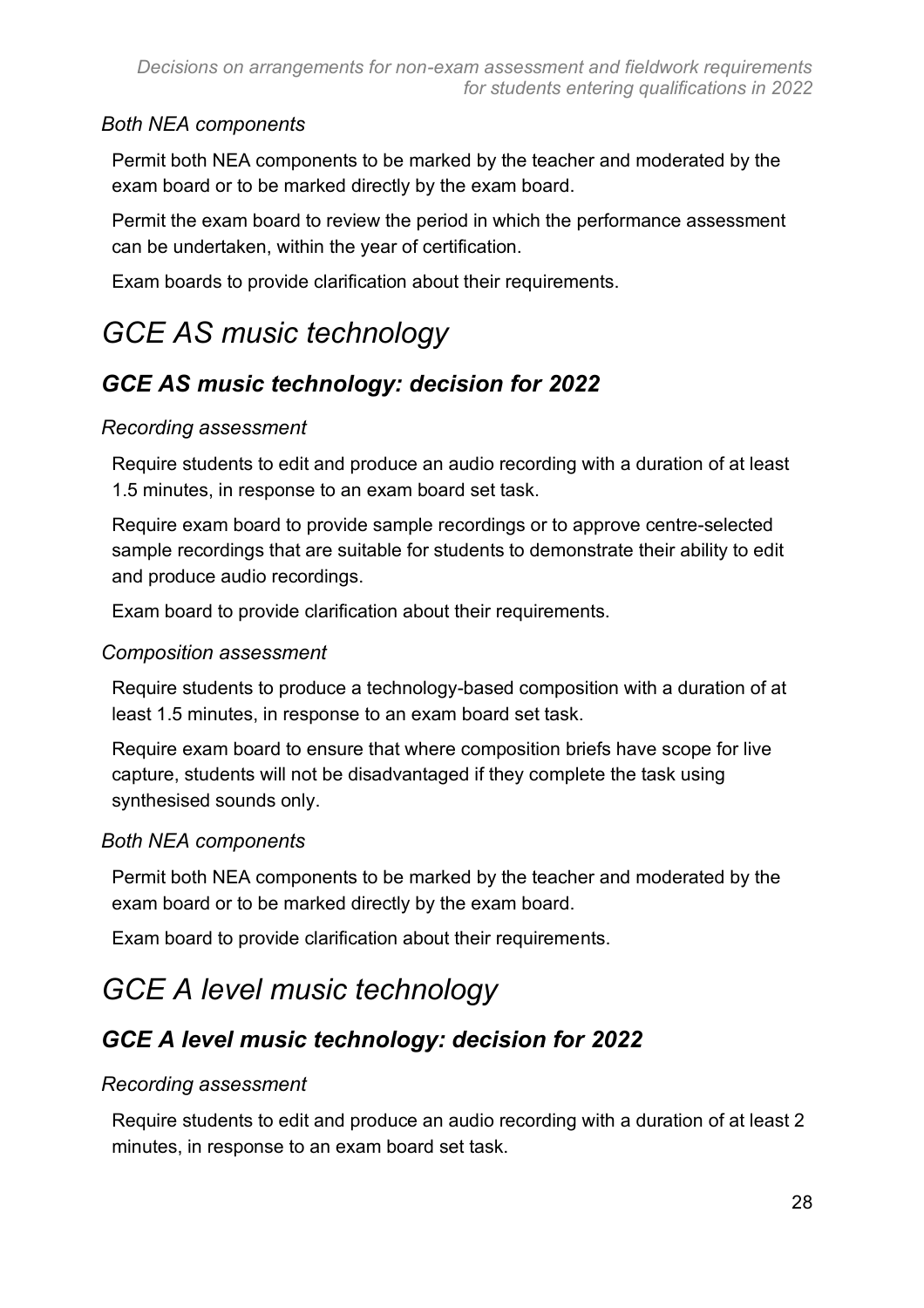Require exam board to provide sample recordings or to approve centre-selected sample recordings that are suitable for students to demonstrate their ability to edit and produce audio recordings.

Exam board to provide clarification about their requirements.

#### *Composition assessment*

Require students to produce a technology-based composition with a duration of at least 2 minutes, in response to an exam board set task.

Require exam board to ensure that where composition briefs have scope for live capture, students will not be disadvantaged if they complete the task using synthesised sounds only.

#### *Both NEA components*

Permit both NEA components to be marked by the teacher and moderated by the exam board or to be marked directly by the exam board.

Exam board to provide clarification about their requirements.

# *GCE AS and A level physical education*

#### *GCE AS and A level physical education: decision for 2022*

Permit remote moderation using videoed evidence for all activities.

Permit exam boards to explore relaxation of the requirements for provision of evidence e.g. type and quality of videoed evidence and the evidence of participation in competitive sport.